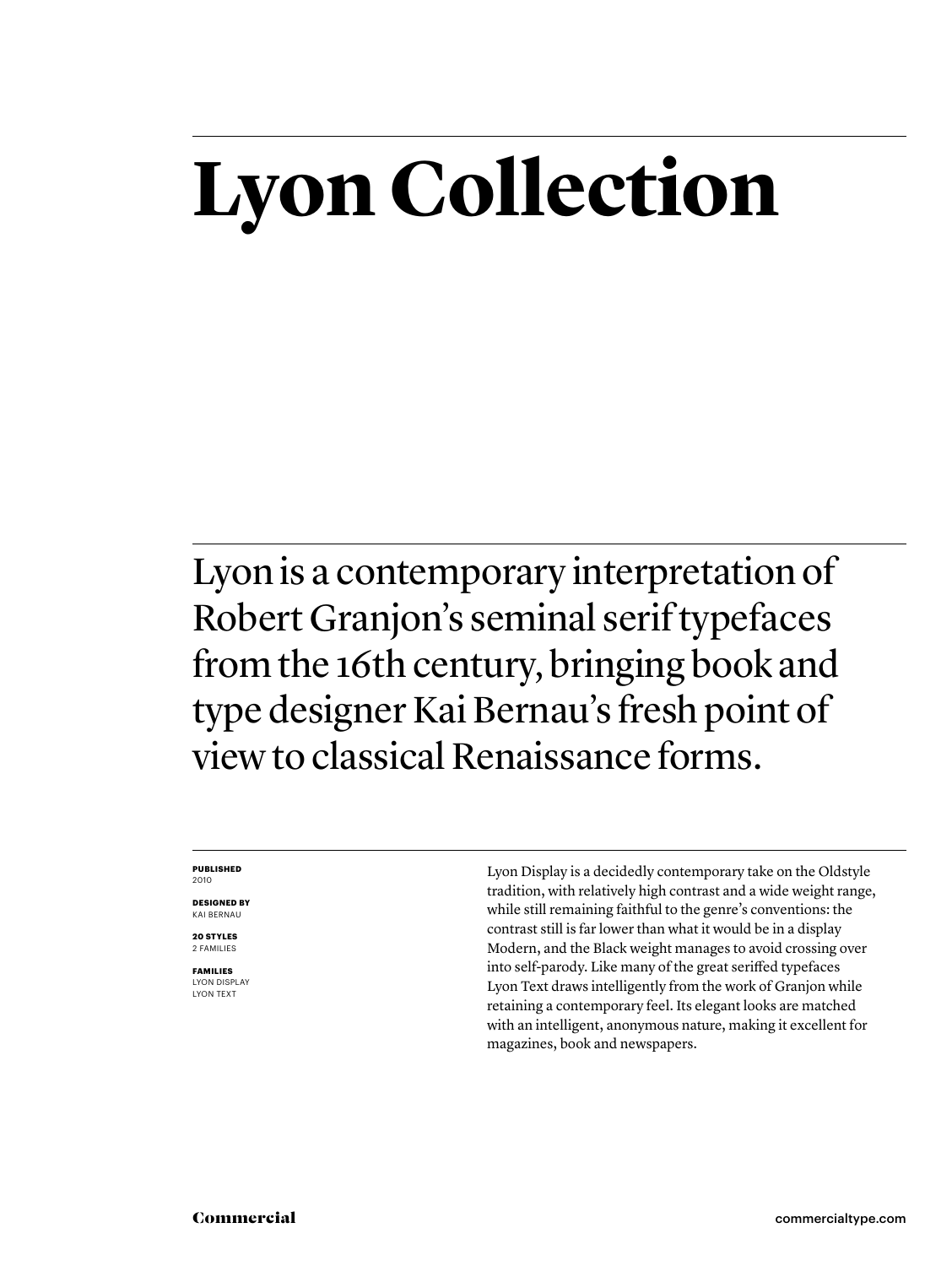# **Lyon Display**

While best known for text types, Robert Granjon cut a number of types that, while relatively small by today's standards, were the display sizes of their time. Several of the *Gros-romains* (about 24pt) and a *Gros-canon* italic (about 48pt) from 1564 were particular influences on Lyon Display.

### **PUBLISHED** 2010

**DESIGNED BY**

KAI BERNAU **10 STYLES**

5 WEIGHTS W/ ITALICS

# **FEATURES**

PROPORTIONAL OLDSTYLE/LINING FIGURES FRACTIONS SUPERSCRIPT/SUBSCRIPT SWASH ALTERNATES

Lyon Display sharpens some aspects of Lyon Text, such as the serifs, while softening others, including the hard corners on the ball terminals and the the lowercase g, and the incoming strokes in the italic lowercase. Lyon Display is a decidedly contemporary take on the Oldstyle tradition, with relatively high contrast and a wide weight range, while still remaining faithful to the genre's conventions: the contrast still is far lower than what it would be in a display Modern, and the Black weight manages to avoid crossing over into self-parody. All styles of Lyon Display include fractions and both lining and oldstyle figures. Italic styles include a set of swash characters.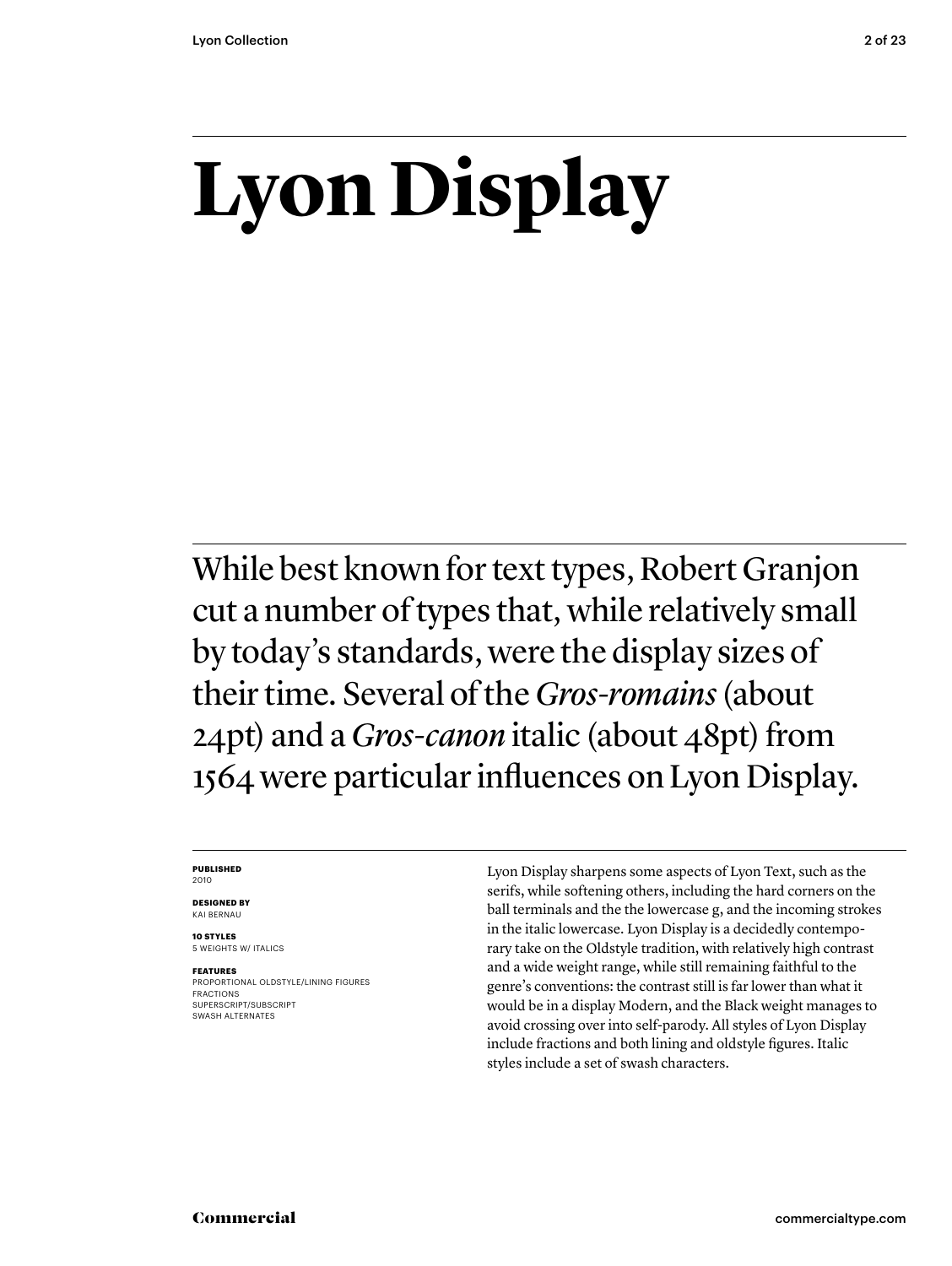Lyon Display Light *Lyon Display Light Italic* Lyon Display Regular *Lyon Display Regular Italic* Lyon Display Medium *Lyon Display Medium Italic* **Lyon Display Bold** *Lyon Display Bold Italic* Lyon Display Black *Lyon Display Black Italic*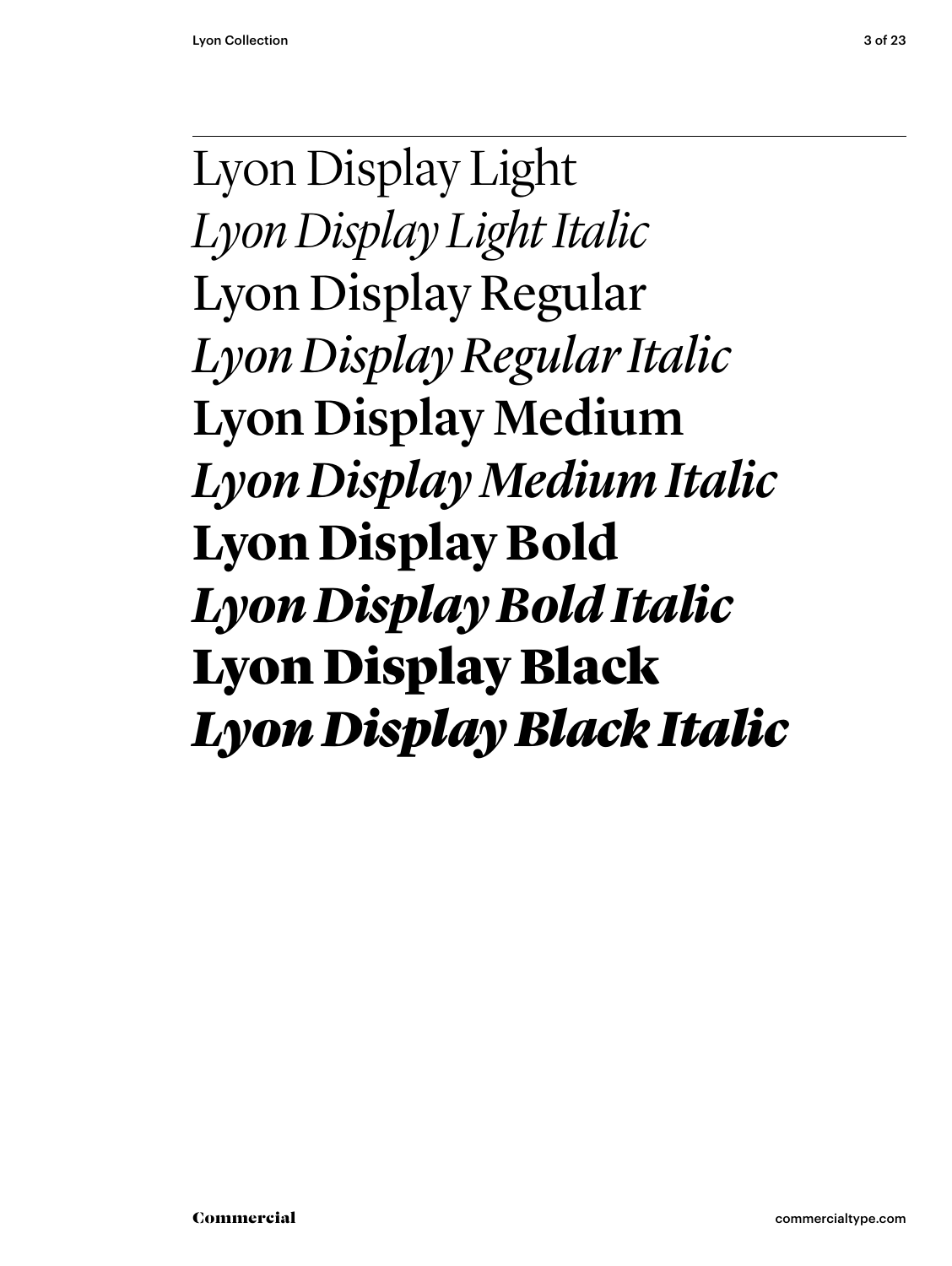# EKONOMIKA Diagnosticians LYON DISPLAY LIGHT, 70 PT

# *SHOREDITCH Entwurfstechnik* LYON DISPLAY LIGHT ITALIC, 70 PT [SWASH E k]

# GUIMARÃES Villanovaforru

*MINIMALIST Philanthropists* 

Commercial commercialtype.com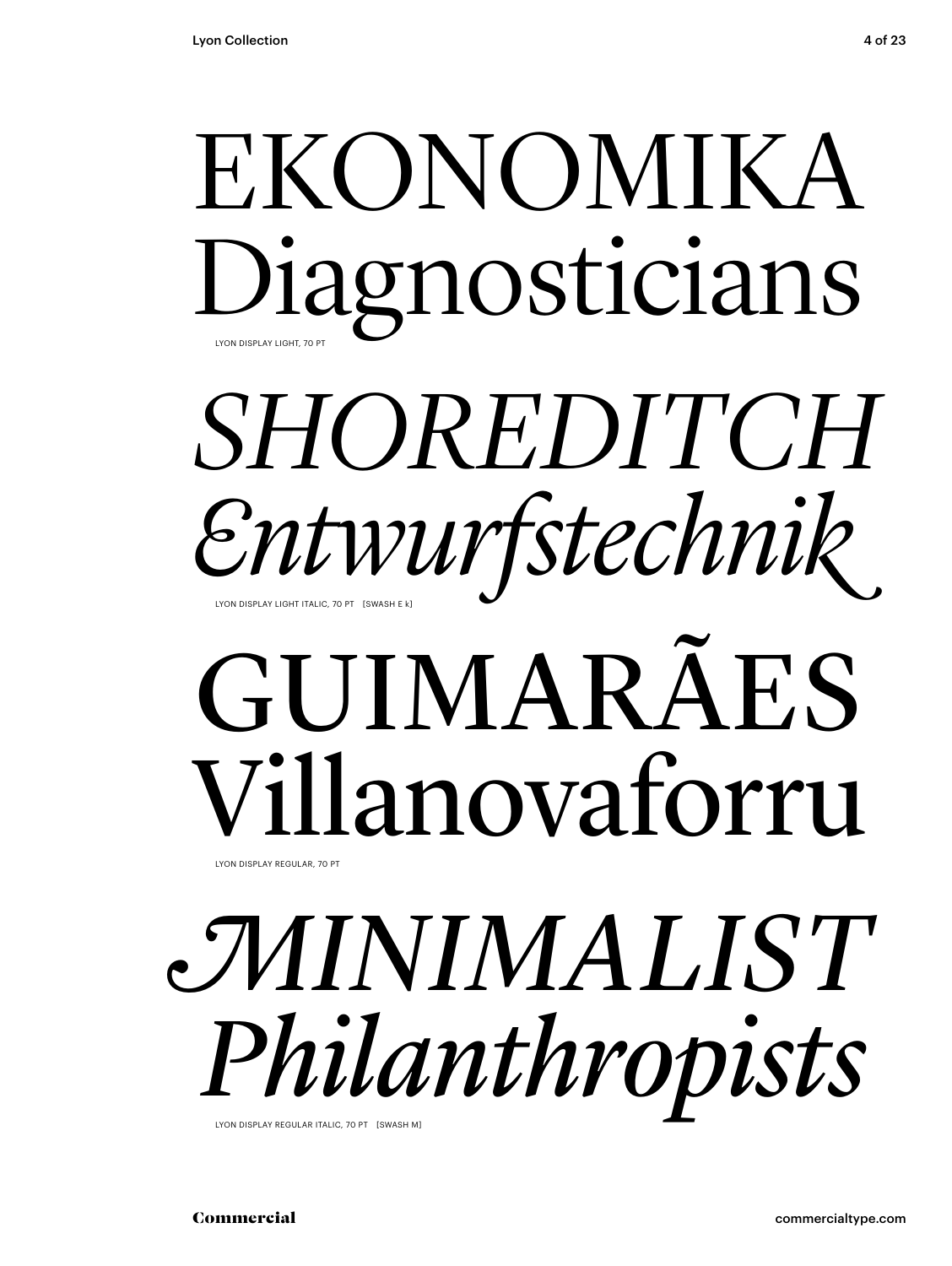# CAMPAIGNS Williamsburg LYON DISPLAY MEDIUM, 70 PT

*NANOGRAM Intercompare in particompare a* 

# **FOURVIÈRE** Ydstebøhavn

*ARCHDUKES* **Drechter/Jan Display Rochter**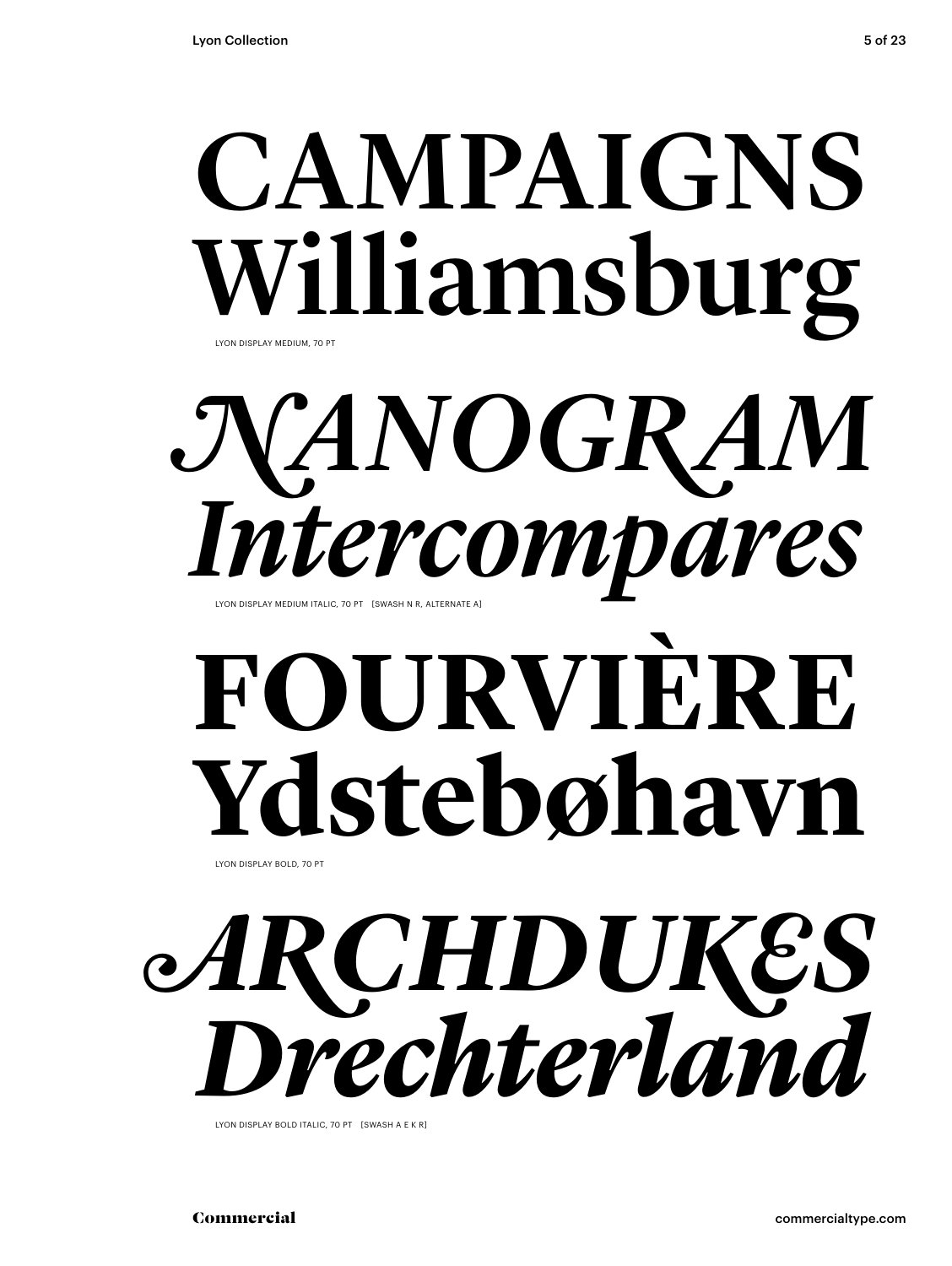# TRADITION Schiltberger LYON DISPLAY BLACK, 70 PT

# *HELSINGØR* **Theoretically Reported Callty**

# **RHYTHMI** Ionasteries

LYON DISPLAY BLACK, 70 PT

# *ANTIQUITY* **Barometric Control Display Actor**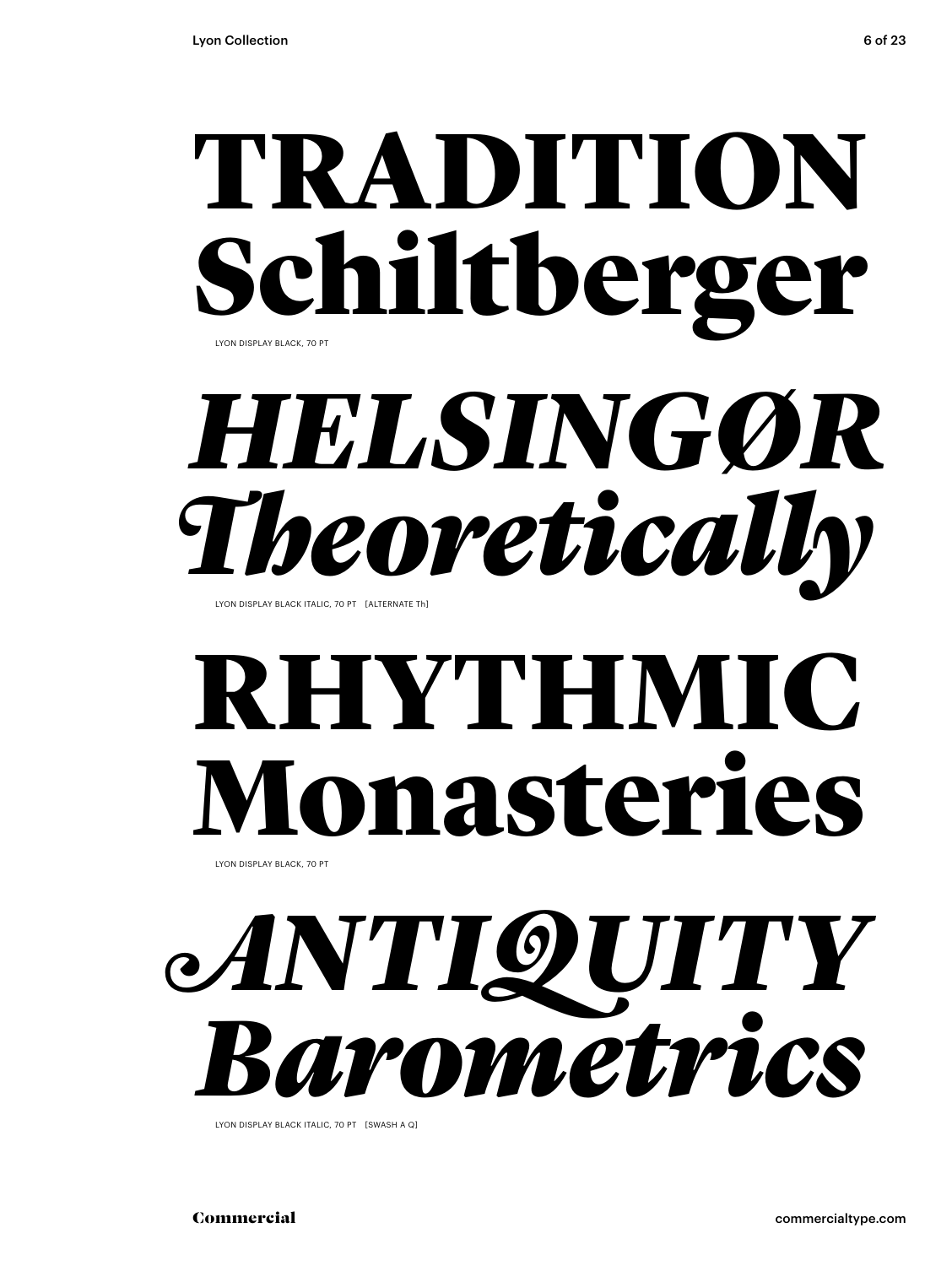# ERNST OTTO FISCHER Croix-Rousse, Vieux-Lyon

LYON DISPLAY LIGHT, 40 PT

 *LES CARABINIERS (1963) Amadora, Crato, Almodôvar*

LYON DISPLAY LIGHT ITALIC, 40 PT

# LIGAÇÕES EXTERNAS Châlons-en-Champagne

LYON DISPLAY REGULAR, 40 PT

LYON DISPLAY REGULAR ITALIC, 40 PT *NORD-PAS-DE-CALAIS Auguste and Louis Lumière*

KITTILÄ, KORSHOLM Diversification of assets

LYON DISPLAY MEDIUM, 40 PT

*ROBERT S. MULLIKEN Decrescendo & grandioso*

LYON DISPLAY MEDIUM ITALIC, 40 PT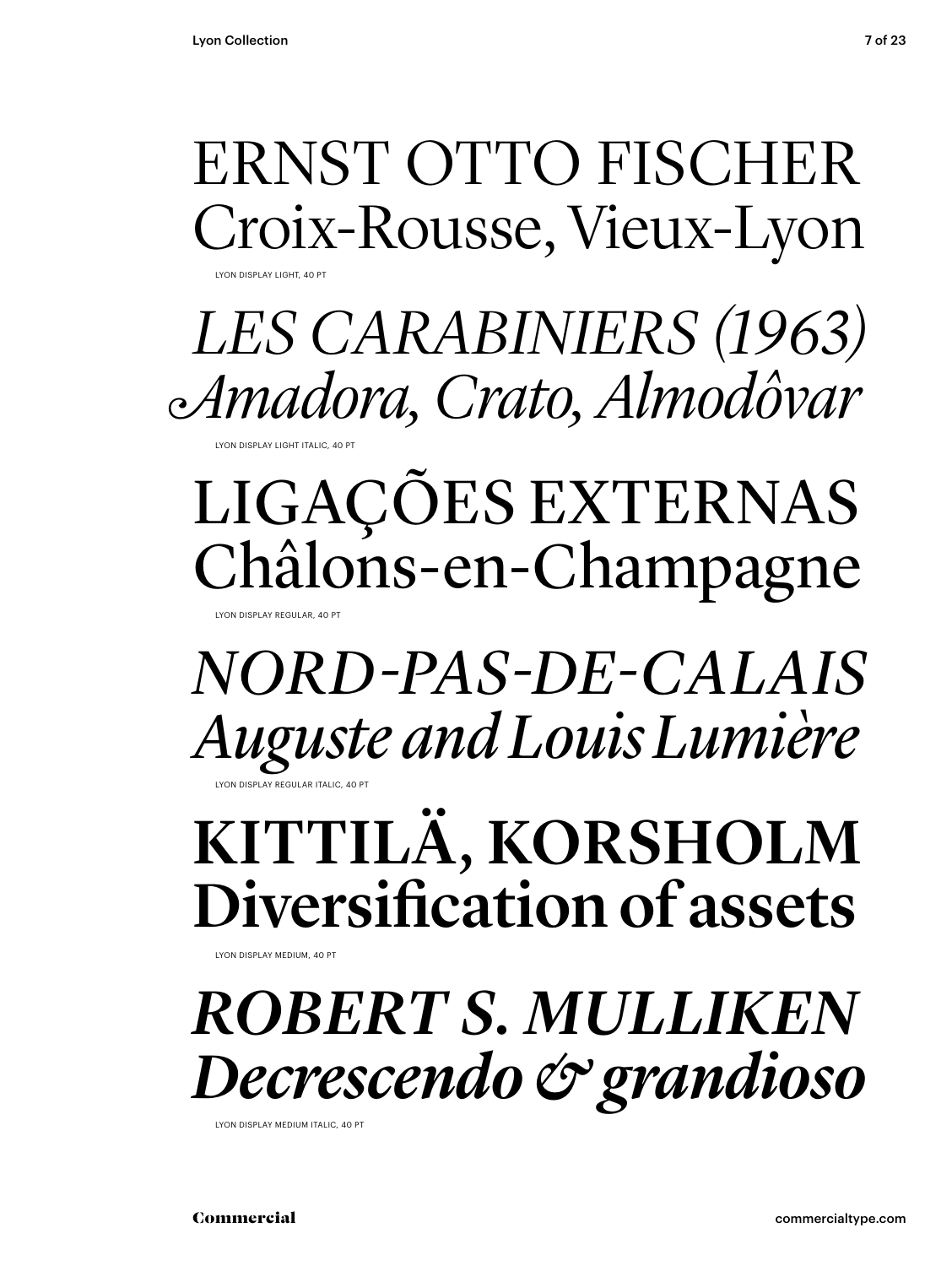# **FUNDIÇÃO DE TIPOS International Courtier**

LYON DISPLAY BOLD, 40 PT [ALTERNATE J]

# *NONHOMOGENEOUS Schloss Neuschwanstein*

LYON DISPLAY BOLD ITALIC, 40 PT [SWASH w, ALTERNATE M]

# HANDSATZSCHRI São João da Pesqueira

LYON DISPLAY BLACK, 40 PT

# *KONTINENTÁLNYMI Externalized behavior*

LYON DISPLAY BLACK ITALIC, 40 PT [SWASH z]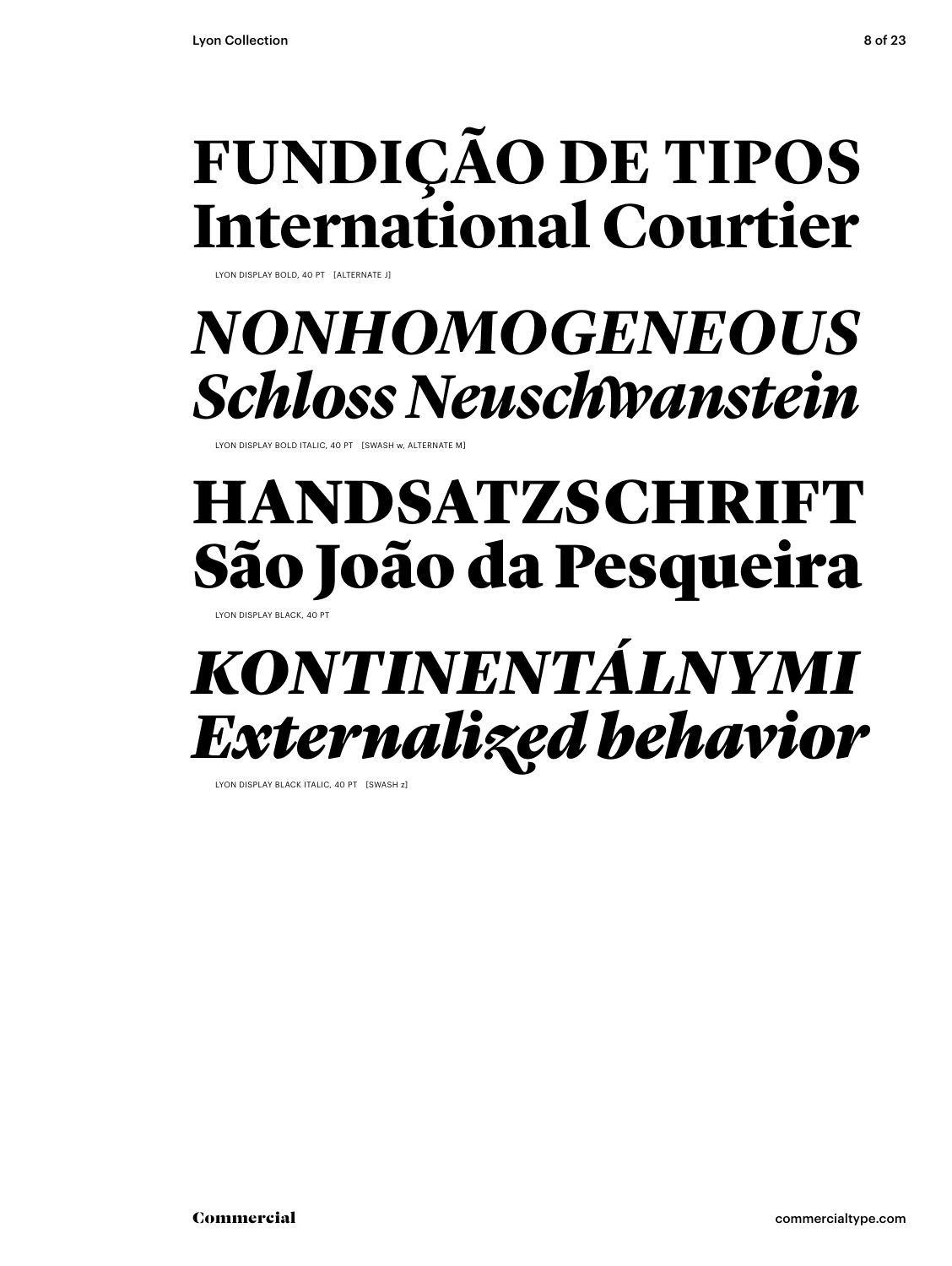Around £851.9 million was taken in revenue THE VICTORIA AND ALBERT MUSEUM *She traveled from Shikokuchūō to Kitahiroshima*

LYON DISPLAY LIGHT, LIGHT ITALIC, 24 PT [SWASH K k]

Over 4 years membership rose by over 82% LEISURE & ENTERTAINMENT AREAS **The Emancipation Oak in Hampton, Virginia** 

LYON DISPLAY REGULAR, REGULAR ITALIC, 24 PT [SWASH E Th]

The Situationists and Automation, 1967 DIVIDIDO ADMINISTRATIVAMENTE *In society, Modern condition is production*

LYON DISPLAY MEDIUM, MEDIUM ITALIC, 24 PT

**Five days of street festivals in Hanover CHESTERFIELD, NEW HAMPSHIRE** *Etenkin taloudellisilla ja liikenteellisillä* 

LYON DISPLAY BOLD, BOLD ITALIC, 24 PT

Lisboa tem 489 563 habitantes, 2007 AÉROPORT LYON SAINT-EXUPÉRY *Hrvatska pisana jezična baština svoje*

LYON DISPLAY BLACK, BLACK ITALIC, 24 PT [SWASH e k v z]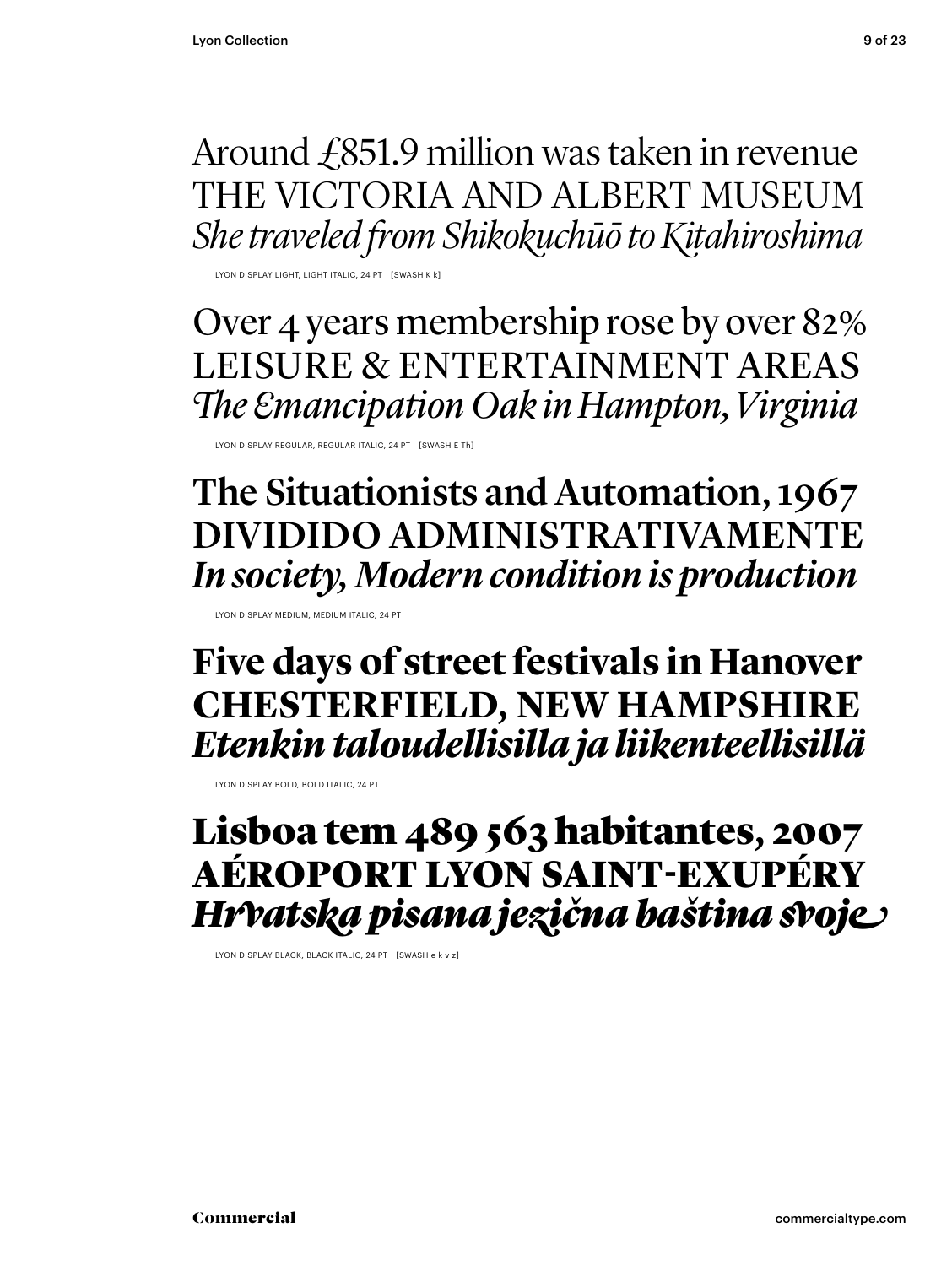PERSPECTIVES FOR CONSCIOUS ALTERATIONS IN Metropolitan Board of Works oversaw all the infrastructure Til allrar hamingju vóru gufukatlarnir ekki þar, því hefði svo

LYON DISPLAY LIGHT, 18 PT

*HARRIET, A GALÁPAGOS TORTOISE, LIVED 175 YEARS The alienation of the spectator, which reinforces the contemplated From 1678 onwards, Monheim also became the seat of the county*

LYON DISPLAY LIGHT ITALIC, 18 PT [SWASH E T R Y, ALTERNATE A V]

JÁSZ-NAGYKUN-SZOLNOK, BÁCS-KISKUN, HEVES According to the Office for National Statistics in 1997–05 Relocated from Claremont to Meredith, New Hampshire

LYON DISPLAY REGULAR, 18 PT

*MÖTTINGEN, NIEDERSCHÖNENFELD, NERSINGEN Južnoslavenski jezici nastaju iz dva ogranka južnoslavenskog Na de uitvinding van de boekdrukkunst werden de benodigde*

LYON DISPLAY REGULAR ITALIC, 18 PT [ALTERNATE v w]

# SUCCÈS LITTÉRAIRES: ŒDIPE ET LA HENRIADE To be increased to NOK 572 million (USD 89.5 millon) In 2006 the neighbourhood had a population of 9,210

LYON DISPLAY MEDIUM, 18 PT

*LYNGSEIDET, ÅRDALSTANGEN, KYRKSÆTERØRA An exhibition of his work was held in Mexico City in 1948 The origins of Amsterdam date back into the 12th century*

LYON DISPLAY MEDIUM ITALIC, 18 PT [SWASH R, ALTERNATE A h w]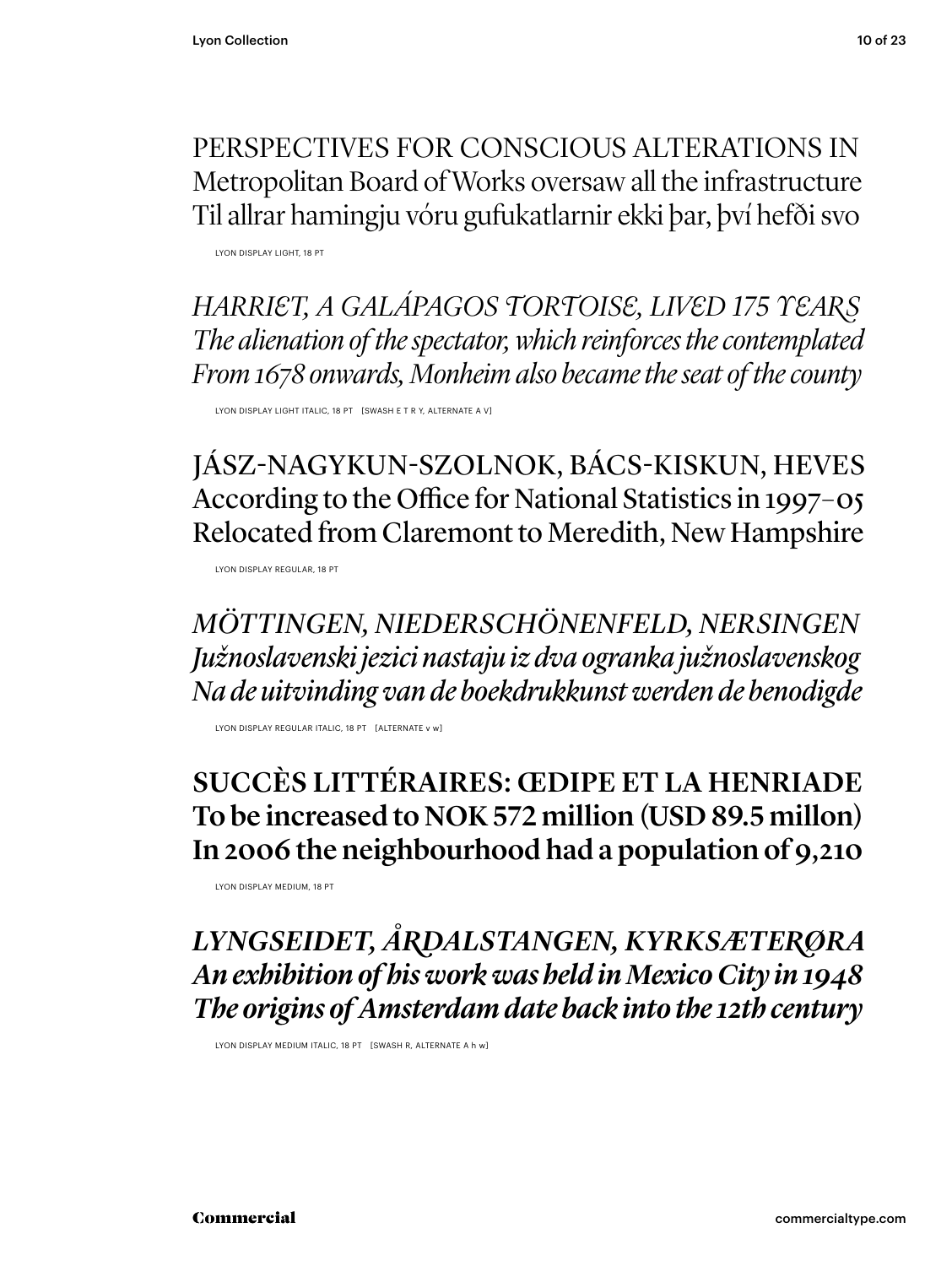# **MATHEMATICAL MODELS AND ABSTRACTION Union Internationale des Associations d'Alpinisme In London tourists spend over £15 billion annually**

LYON DISPLAY BOLD, 18 PT [ALTERNATE J]

*L'ARRIVÉE D'UN TRAIN EN GARE DE LA CIOTAT Transportation is one of the four main areas of policy A homage to the French medieval poet François Villon*

LYON DISPLAY BOLD ITALIC, 18 PT [SWASH v]

# INTERNATIONAL ASSEMBLY OF ART CRITICS One of London's largest Industrial Sectors is the Détournement as Negation and Prelude (SI 1959)

LYON DISPLAY BLACK, 18 PT

# *PRELIMINARY PROBLEMS IN CONSTRUCTING In 1997, over 18.5% of the new residents in the area A nyelvtani rendszer hasonlóságain kívül számos*

LYON DISPLAY BLACK ITALIC, 18 PT [ALTERNATE h v]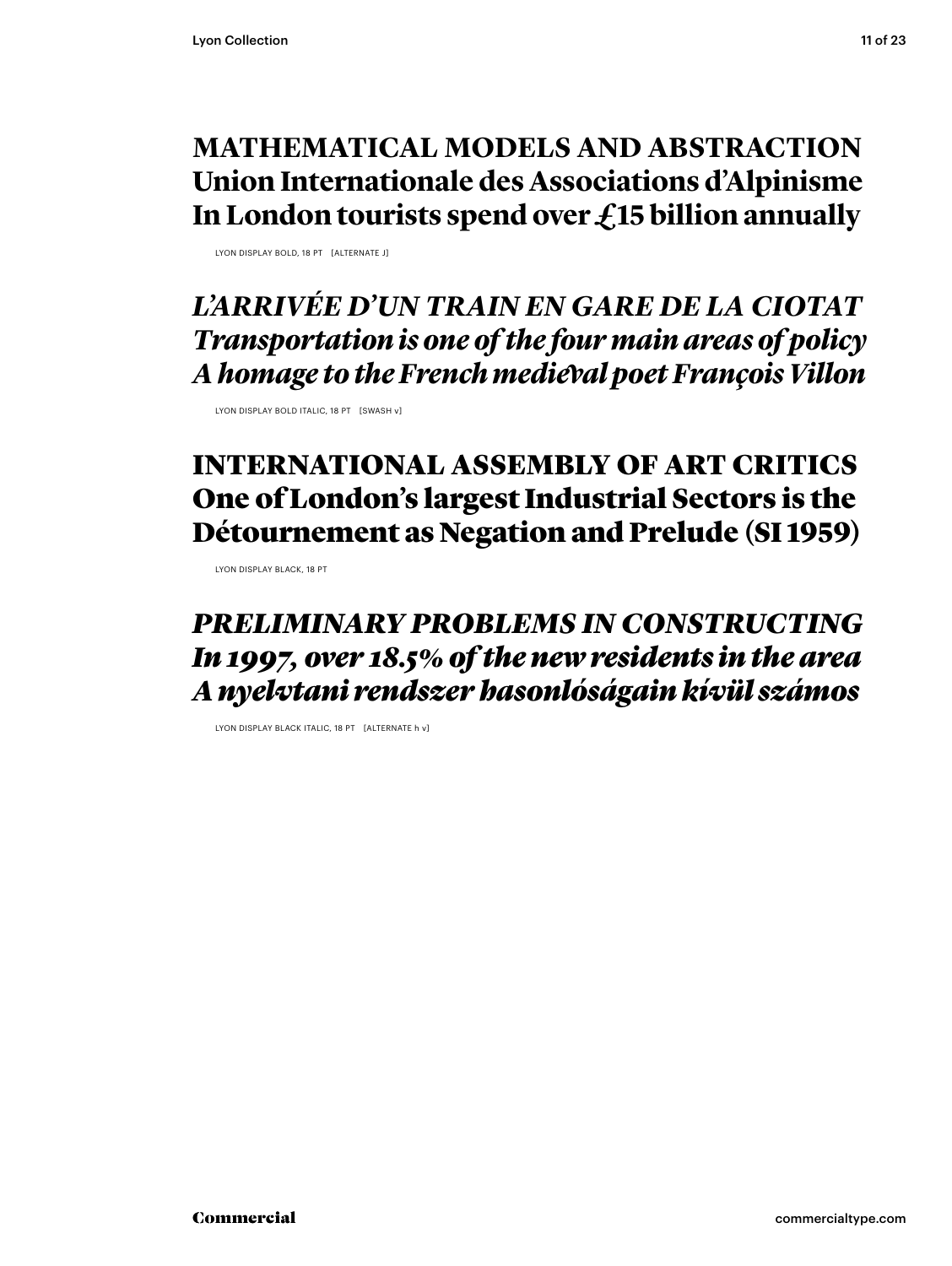# Buckinghamshire LYON DISPLAY REGULAR, 60 PT LYON DISPLAY LIGHT, 60 PT emokratischen Entroncamento LYON DISPLAY BOLD, 60 PT LYON DISPLAY MEDIUM, 60 PT **Portomaggiore** Midi-Pyrénées LYON DISPLAY BLACK, 60 PT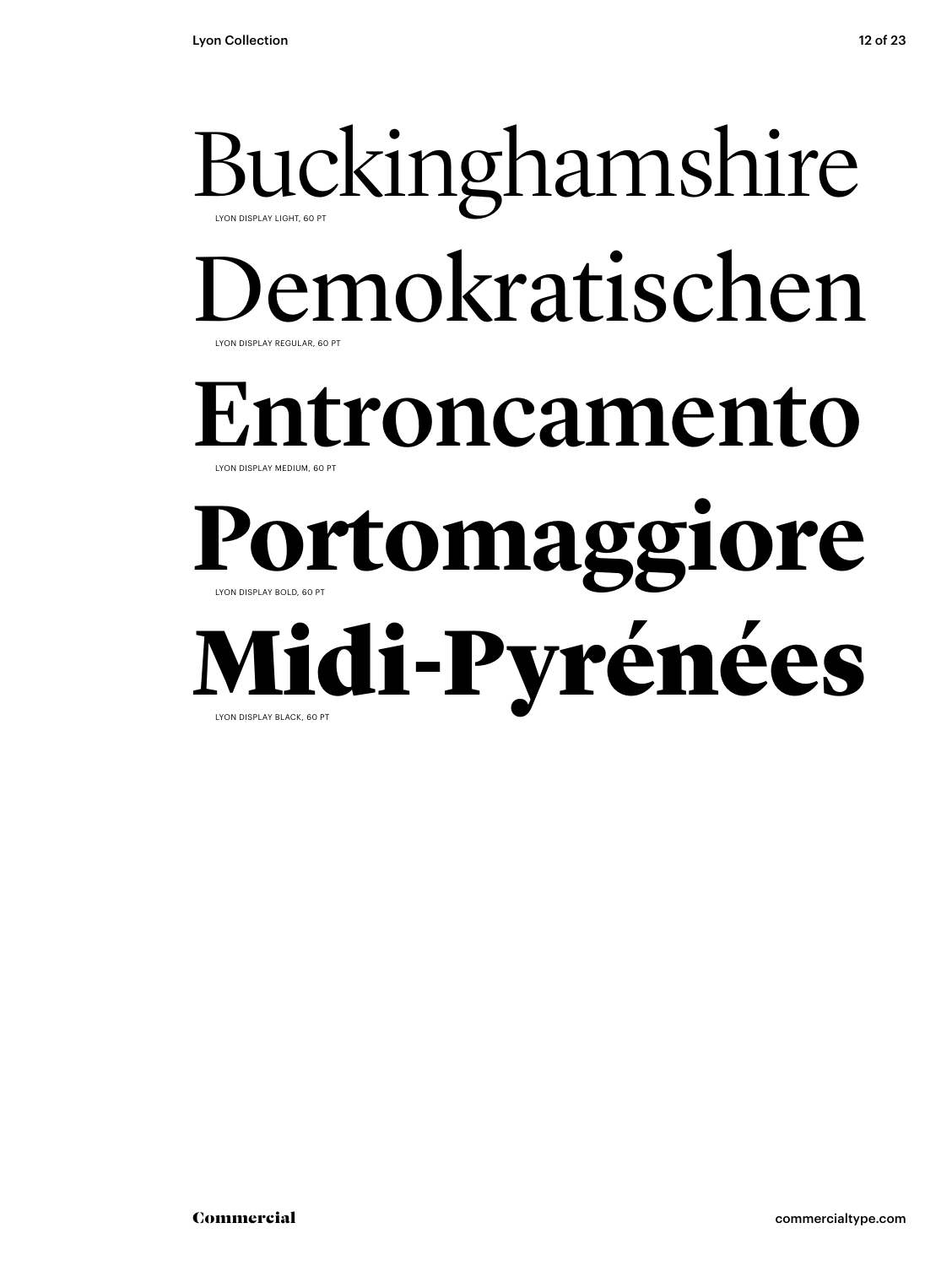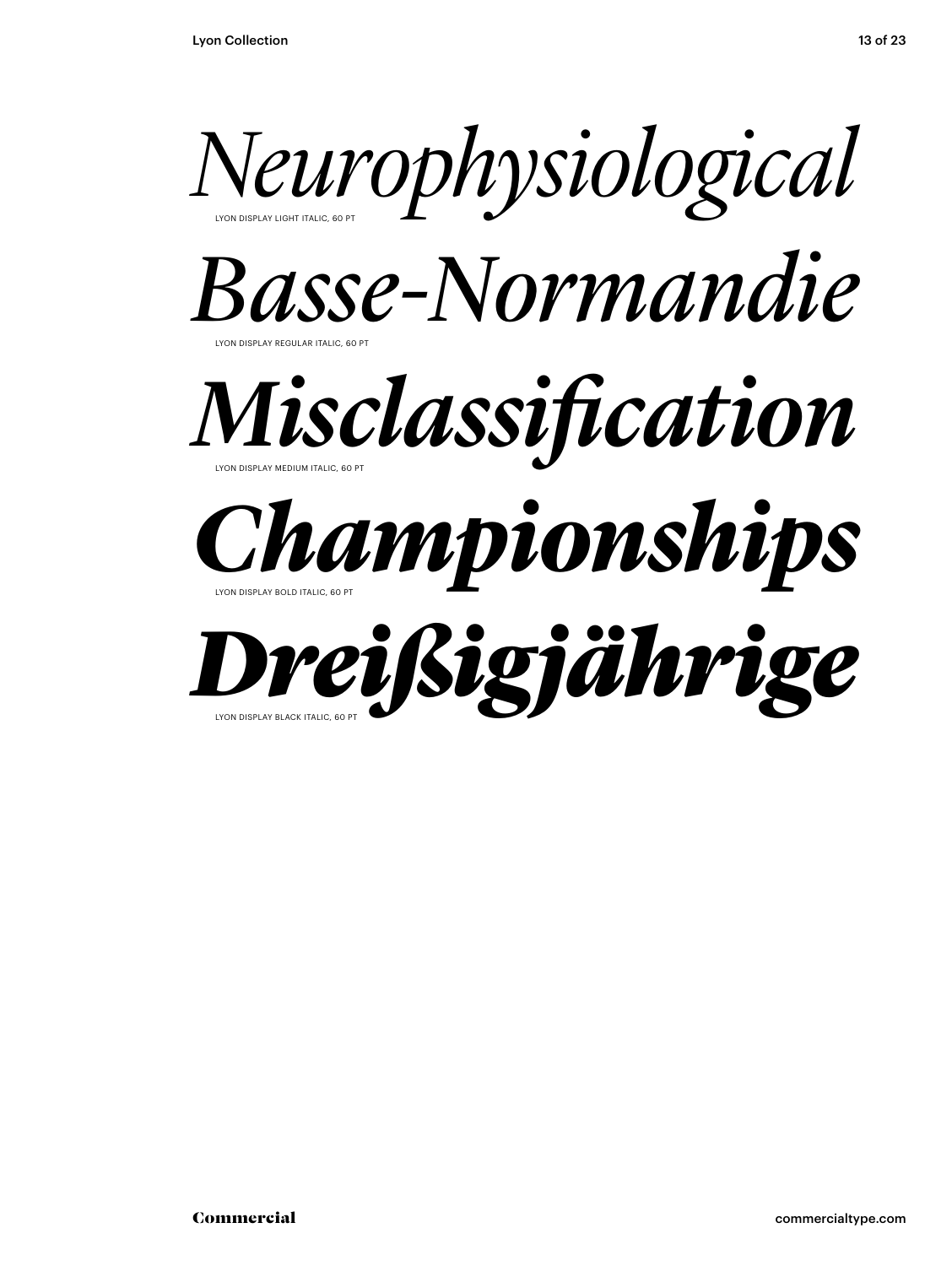# **Lyon Text**

Kai Bernau originally designed Lyon Text in 2006 as his degree project for the Type + Media MA program at the Royal Academy of Art (KABK) in The Hague, and later reworked the family for release by Commercial Type. The family made its debut in the *New York Times Magazine* in 2009.

### **PUBLISHED** 2009

**DESIGNED BY** KAI BERNAU

**10 STYLES** 5 WEIGHTS W/ ITALICS

# **FEATURES**

SMALL CAPS PROPORTIONAL/TABULAR LINING FIGURES PROPORTIONAL/TABULAR OLDSTYLE FIGURES FRACTIONS SUPERSCRIPT/SUBSCRIPT ORDINALS

Lyon takes a serious approach to history, working from punchcutter Robert Granjon's 16th century masterworks, but views it through the lens of up-to-the-minute contemporary type design techniques, perfectly balancing tradition and innovation. A contemporary book and publication typeface, Lyon retains a decisively digital outline treatment that reveals the modern repertoire of tools, and the typeface itself as a modern design tool, paired with a certain Times-like unobtrusiveness in text sizes, contrasts nicely with Lyon's 16th century heritage.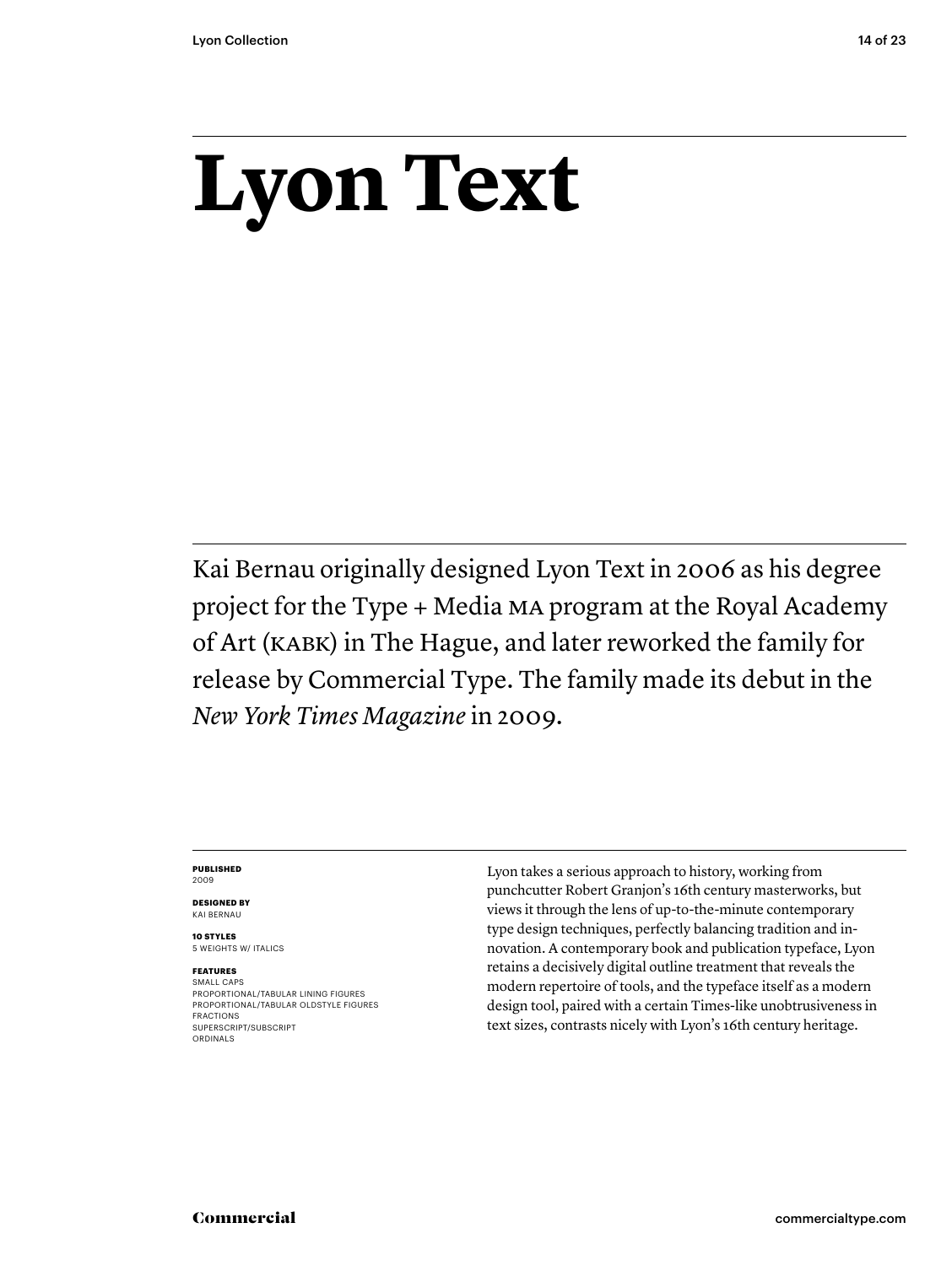Lyon Text Regular *Lyon Text Regular Italic* Lyon Text Regular No. 2 *Lyon Text Regular No. 2 Italic* **Lyon Text Semibold** *Lyon Text Semibold Italic* **Lyon Text Bold** *Lyon Text Bold Italic* Lyon Text Black *Lyon Text Black Italic*

Society of the Spectacle *Society of the Spectacle* REGULAR & REGULAR ITALIC, 16 PT

Society of the Spectacle *Society of the Spectacle*

REGULAR NO. 2 & REGULAR NO. 2 ITALIC, 16 PT

Different printing methods – and different taste – make for disparate requirements in the overall color of a block of text, so Kai Bernau has included two different Regular weights in the Lyon Text family. Lyon Text Regular is a bit lighter, with a quieter, more airy feel on coated paper. Conversely, it prevents blocks of text from looking too dark when printed on uncoated paper, where type has a tendency to gain weight. Lyon Text Regular No. 2 is noticeably darker, giving it a more forceful presence on coated paper, and making it work well for smaller sizes and reversing type out of a dark background.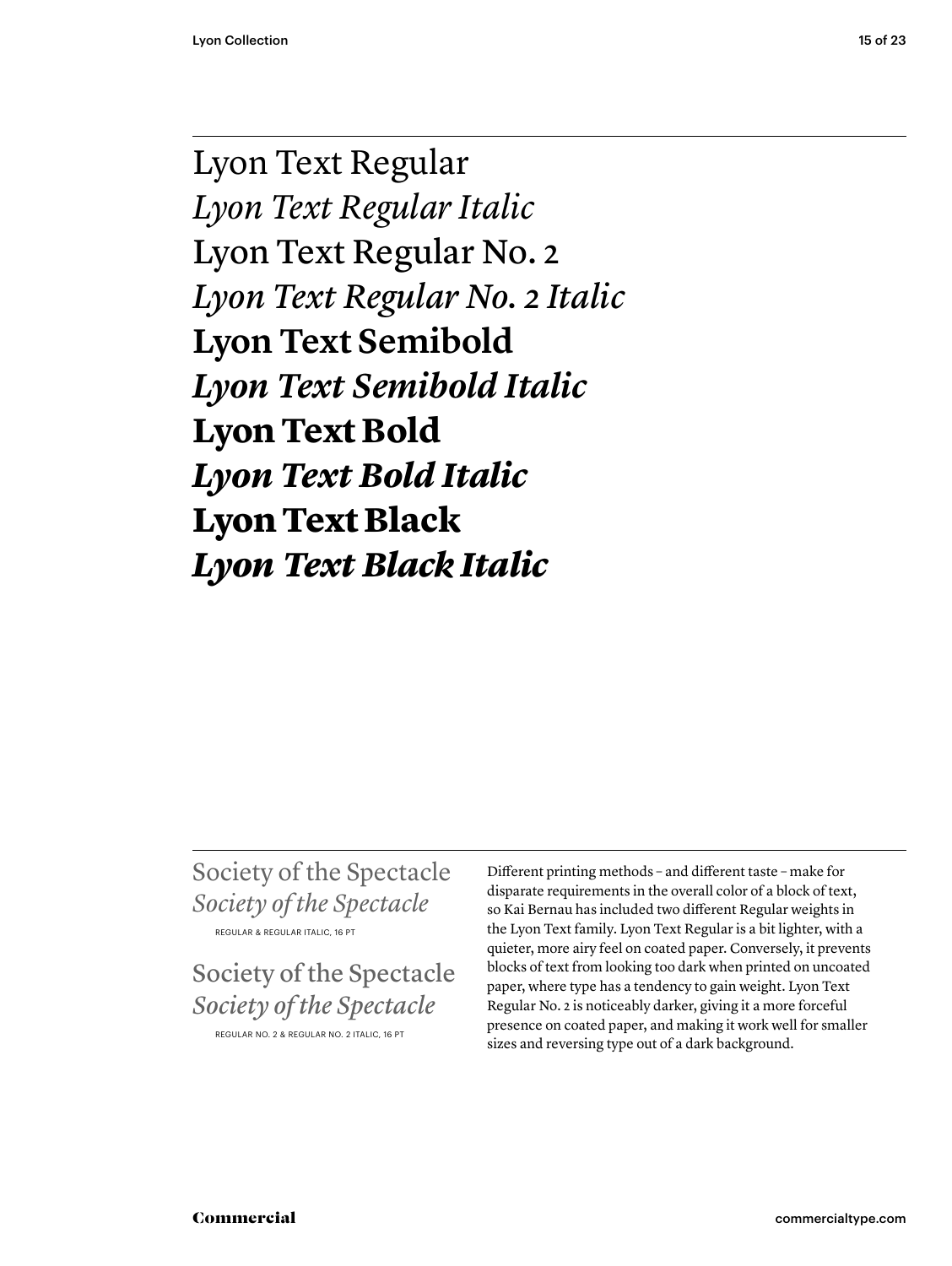THIS GREAT INCREASE IN THE QUANTITY OF PRODUCTIONS The social appropriation of time and the production of man by human Pittacus of Mytilene, son of Hyrradius, died in 568 BCE, he challenged *IT'S A CONSEQUENCE OF THE DIVISION OF LABOUR, THEREBY Secondly, The advantage which is gained by saving the time commonly lost*

LYON TEXT REGULAR, REGULAR ITALIC, 14 PT [ALTERNATE h, v, w]

THE DISAPPEARANCE OF THE PARTICULAR CONDITIONS OF The constant tendency toward the monopolization of the productive A város alatt némán kanyarodtak le a Hodrics felé vezető útra. A hold *FU UN TERRORE E NELLO STESSO TEMPO UNA SPERANZA CHE Spain had to declare four state bankruptcies in 1557, 1560, 1575 and 1596*

LYON TEXT REGULAR NO. 2, REGULAR NO. 2 ITALIC, 14 PT

**THE FIRST SOVEREIGN NATION TO ISSUE A DECLARATION There were earlier precedents, but the 1976 novel is most relevant In 1541, the Amazon River is discovered by Francisco de Orellana** *THE OWNERS OF HISTORY HAVE GIVEN TIME A DIRECTION Ogni giorno egli spendeva qualche tempo a guardarli moversi, ed era*

LYON TEXT SEMIBOLD, SEMIBOLD ITALIC, 14 PT

**OBSERVERS REPORT A REMARKABLE SURGE IN MARKET To say nothing of such complicated machines as the ship of the Every workman has a great quantity of his own work to dispose** *IN 1978, THE FIRST COMPUTER BULLETIN BOARD SYSTEM* It is the great multiplication of the productions of all the different

LYON TEXT BOLD, BOLD ITALIC, 14 PT

LE COÛT DE CES ÉQUIPEMENTS ÉTAIT TRÈS ÉLEVÉ CAR Tato zahrádka byla jim zároveň pravým rejdištěm, na němžto In 1579, the *Union of Utrecht* unifies the northern Netherlands *FROBEN ALSO EMPLOYED HANS HOLBEIN THE YOUNGER He olivat ystäviä ystävyydessä, joka oli läheisempää kuin veljeys*

LYON TEXT BLACK, BLACK ITALIC, 14 PT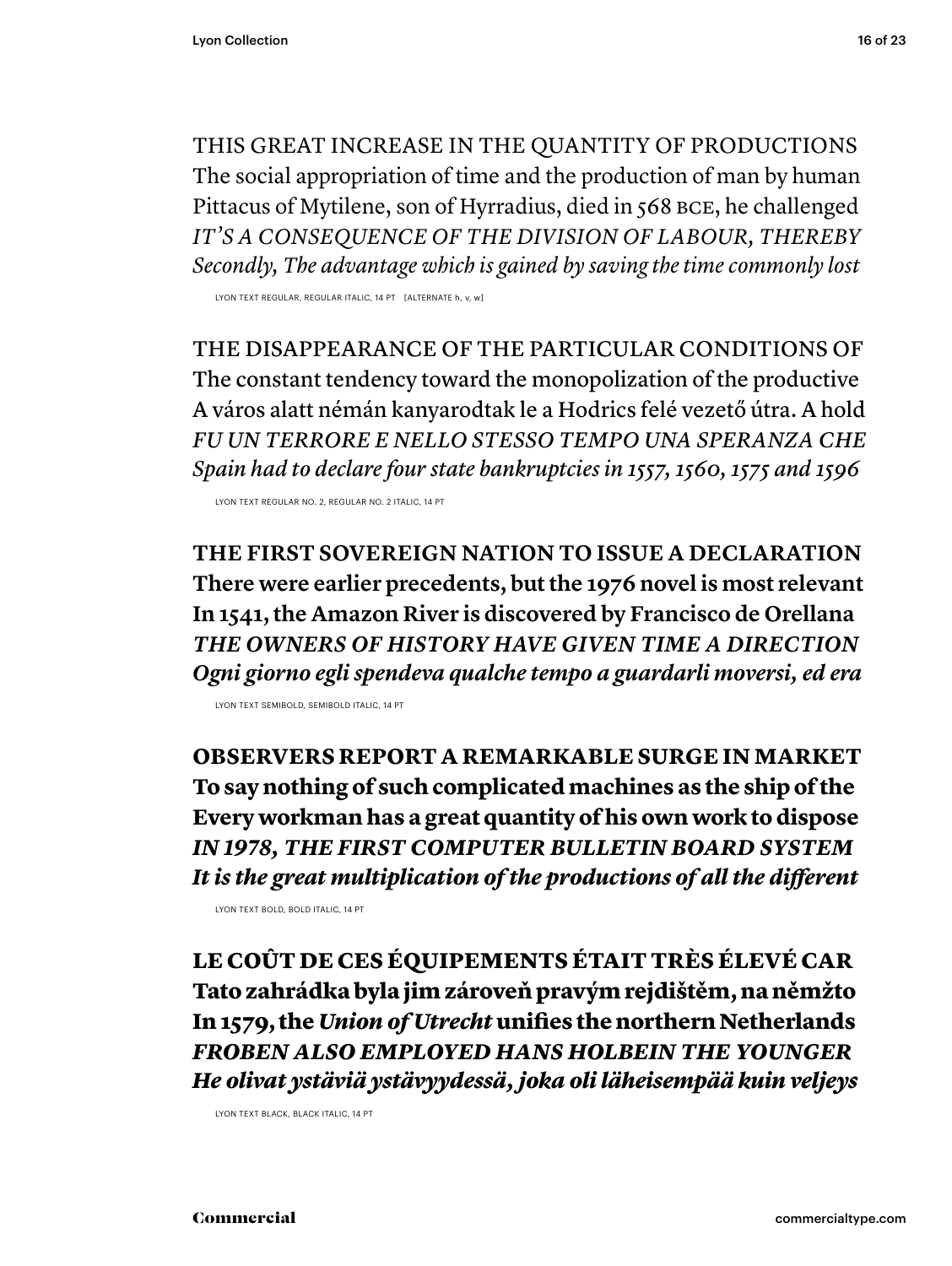LYON TEXT REGULAR, 14 PT

REGULAR SMALL CAPS

REGULAR

SEMIBOLD

PROPORTIONAL OLDSTYLE FIGURES

REGULAR ITALIC

## BOLD

PROPORTIONAL LINING FIGURES

PROPORTIONAL OLDSTYLE FIGURES

REGULAR ITALIC

THE SPANISH WAR, which began in 1739, and the French war which soon followed it, occasioned a further increase of the debt, which, on the 31st of December 1748, after the war had been concluded by the treaty of **Aix-la-Chapelle**, amounted to £78,293,313. The most profound peace, of 17 years continuance, had taken no more than  $\text{\textsterling}8,328,354,17$ from it. A war, of less than nine years continuance, added  $\text{\textsterling}31,338,689$  to it. (Refer to Postlethwaite's *History of the Public Revenue*.) During the administration of Mr. Pelham, the interest of the public debt was reduced to 3%; the sinking fund was increased, and some part of the public debt was paid off. In 1755, before the breaking out of the late war, **the funded debt** of Great Britain amounted to  $\angle$  72,289,675. On the 5th of January 1763, at the conclusion of the peace, the funded debt amounted debt to £122,603,336. The unfunded debt has been stated at £13,927,589. But the expense occasioned by the war did not end with the conclusion of the peace; so that, on the 5th of January 1764, the funded debt was increased (partly by a new loan, and partly by funding a part of the unfunded debt) to £129,586,789, there still remained (according to the very well informed author of *Considerations on the Trade and Finances of Great Britain*) an unfunded debt, which was brought to account in that and the following year, of 975,017. In 1764, therefore, the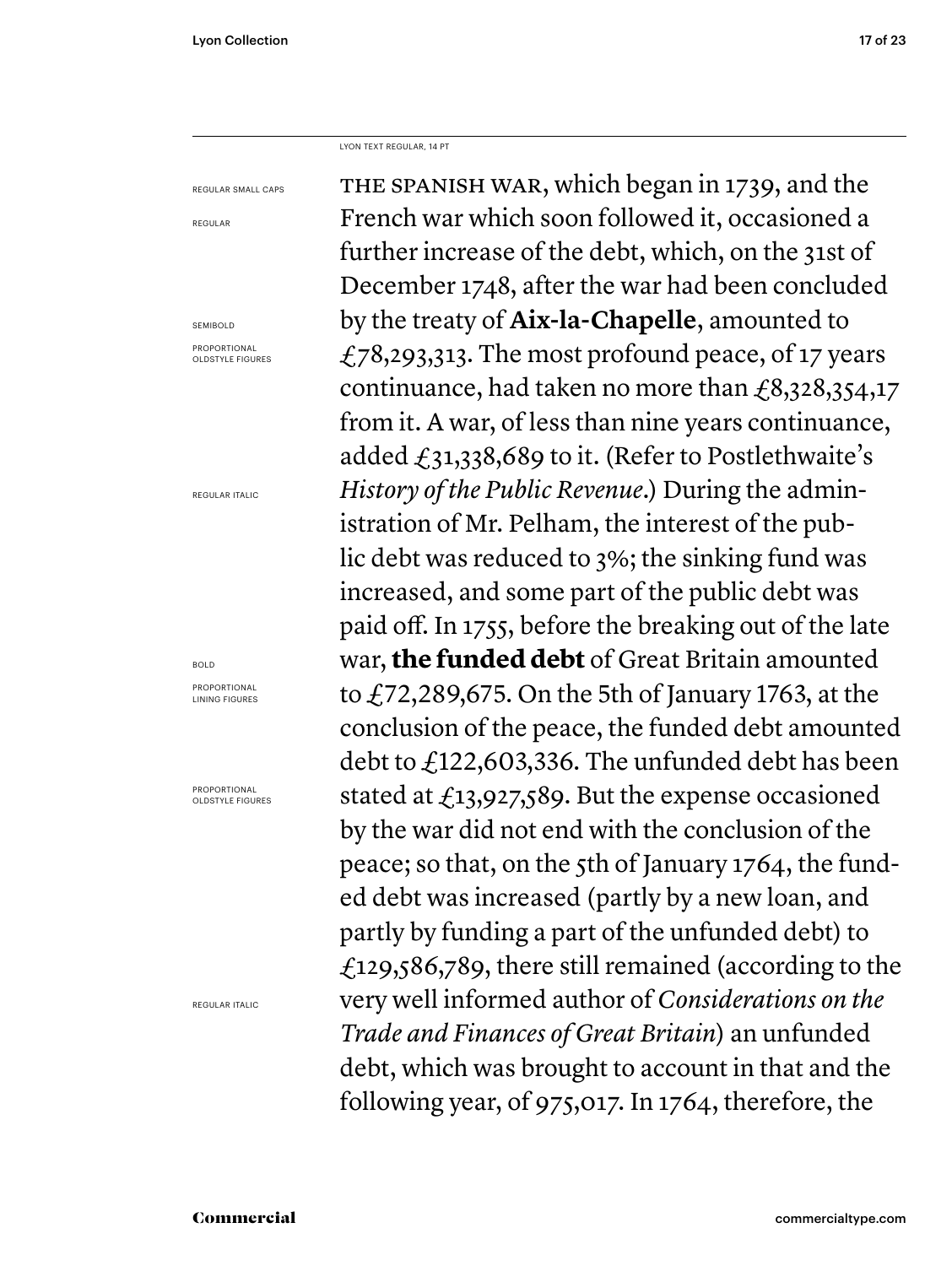LYON TEXT REGULAR NO. 2, 14 PT

REGULAR NO. 2 SMALL CAPS

REGULAR NO. 2

BOLD PROPORTIONAL OLDSTYLE FIGURES

REGULAR NO. 2 ITALIC

BOLD

PROPORTIONAL LINING FIGURES

PROPORTIONAL OLDSTYLE FIGURES

REGULAR NO. 2 ITALIC

THE SPANISH WAR, which began in 1739, and the French war which soon followed it, occasioned a further increase of the debt, which, on the 31st of December 1748, after the war had been concluded by the treaty of **Aix-la-Chapelle**, amounted to  $f_78,293,313$ . The most profound peace, of 17 years continuance, had taken no more than £8,328,354,17 from it. A war, of less than nine years continuance, added  $f_31,338,689$  to it. (Refer to Postlethwaite's *History of the Public Revenue*.) During the administration of Mr. Pelham, the interest of the public debt was reduced to 3%; the sinking fund was increased, and some part of the public debt was paid off. In 1755, before the breaking out of the late war, **the funded debt** of Great Britain amounted to £72,289,675. On the 5th of January 1763, at the conclusion of the peace, the funded debt amounted debt to £122,603,336. The unfunded debt has been stated at  $\text{\textsterling}13,927,589$ . But the expense occasioned by the war did not end with the conclusion of the peace; so that, on the 5th of January 1764, the funded debt was increased (partly by a new loan, and partly by funding a part of the unfunded debt) to  $f_{129,586,789}$ , there still remained (according to the very well informed author of *Considerations on the Trade and Finances of Great Britain*) an unfunded debt, which was brought to account in that and the following year,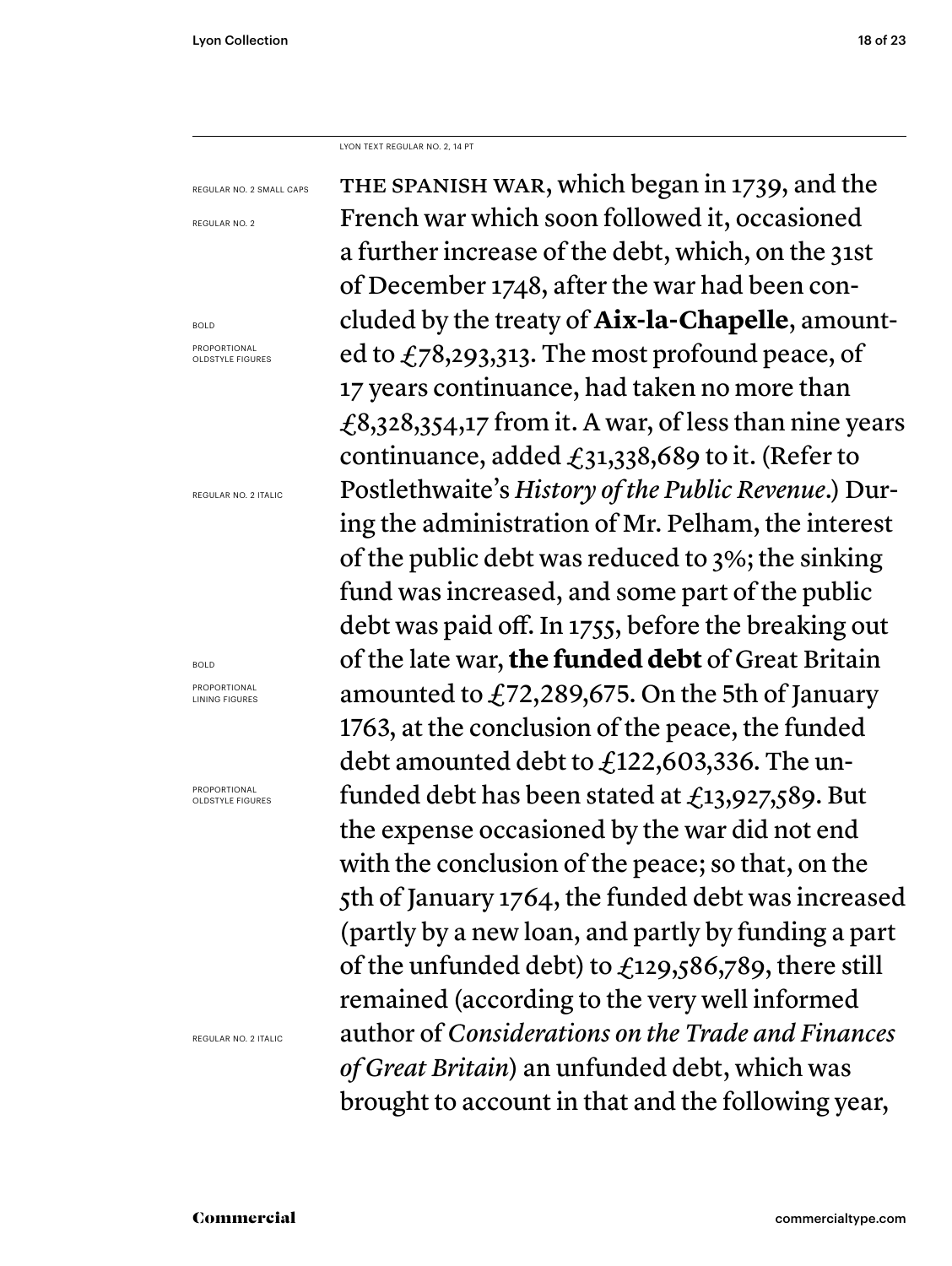THE OLD ENGLISH EAST INDIA COMPANY was established in 1600, by a charter from Queen Elizabeth. In the first twelve voyages which they fitted out for India, they appear to have traded as a regulated company, with separate stocks, though only in the general ships of the company. They united into a joint stock, in 1612. Their charter was exclusive, and, though not confirmed by act of parliament, was in those days supposed to convey a real exclusive privilege.

 **Exclusive privilege of the royal charter** For many years, the old English East India company were not much disturbed by interlopers. Their capital, which never exceeded  $f$ , 744,000, and of which  $\epsilon$ 50 was a share, was not so exorbitant, nor their dealings so extensive, as to afford either a pretext for gross negligence and profusion, or a cover to gross malversation. Notwithstanding some extraordinary losses, occasioned partly by the malice of the Dutch East India company, and partly by other accidents, they carried on for many years a successful trade. But in process of time, when the principles of liberty were better understood, it became every day more and more doubtful, how far a royal charter, not confirmed by act of parliament, could convey an exclusive privilege. Upon this question the decisions of the courts of justice were not uniform, but varied with the authority of government, and the humours of the times. Interlopers multiplied upon them; and towards the end of the reign of Charles II, through the whole of that of James II, and during a part of that of William III, reduced them to great distress.

# **Ramifications of the proposal of 1968**

In 1698, a proposal was made to parliament, of advancing two millions to government, at eight per cent. provided the subscribers were erected into a new East India company, with exclusive privileges. The old East India company offered seven hundred thousand pounds, nearly the

LYON TEXT REGULAR, REGULAR ITALIC, BOLD, 10/13 PT LYON TEXT REGULAR NO. 2, REGULAR NO. 2 ITALIC, BOLD, 10/13 PT

THE OLD ENGLISH EAST INDIA COMPANY was established in 1600, by a charter from Queen Elizabeth. In the first twelve voyages which they fitted out for India, they appear to have traded as a regulated company, with separate stocks, though only in the general ships of the company. They united into a joint stock in 1612. Their charter was exclusive, and, though not confirmed by act of parliament, was in those days supposed to convey a real exclusive privilege.

 **Exclusive privilege of the royal charter** For many years, the old English East India company were not much disturbed by interlopers. Their capital, which never exceeded  $f$ 744,000, and of which  $f_5$ o was a share, was not so exorbitant, nor their dealings so extensive, as to afford either a pretext for gross negligence and profusion, or a cover to gross malversation. Notwithstanding some extraordinary losses, occasioned partly by the malice of the Dutch East India company, and partly by other accidents, they carried on for many years a successful trade. But in process of time, when the principles of liberty were better understood, it became every day more and more doubtful, how far a royal charter, not confirmed by act of parliament, could convey an exclusive privilege. Upon this question the decisions of the courts of justice were not uniform, but varied with the authority of government, and the humours of the times. Interlopers multiplied upon them; and towards the end of the reign of Charles II, through the whole of that of James II, and during a part of that of William III, reduced them to great distress.

# **Ramifications of the proposal of 1968**

In 1698, a proposal was made to parliament, of advancing two millions to government, at eight per cent. provided the subscribers were erected into a new East India company, with exclusive privileges. The old East India company offered seven hundred thousand pounds, nearly the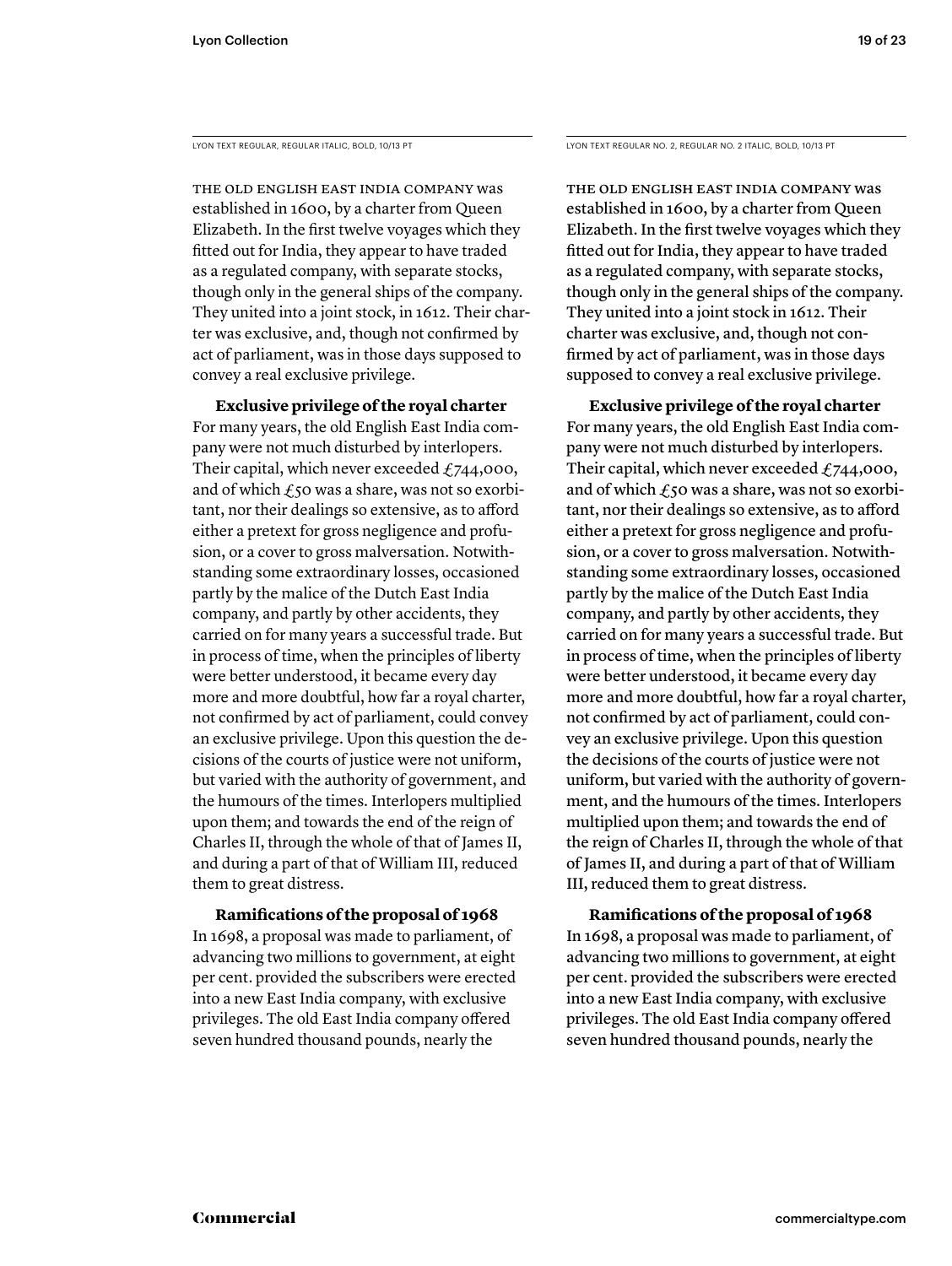LYON TEXT REGULAR, REGULAR ITALIC, BOLD, 9/12 PT

THE OLD ENGLISH EAST INDIA COMPANY was established in 1600, by a charter from Queen Elizabeth. In the first twelve voyages which they fitted out for India, they appear to have traded as a *regulated company*, with separate stocks, though only in the general ships of the company. In 1612, they united into a joint stock. Their charter was exclusive, and, though not confirmed by act of parliament, was in those days supposed to convey a real exclusive privilege.

 **Exclusive privilege of the royal charter** For many years, the old English East India company were not much disturbed by interlopers. Their capital, which never exceeded  $£744,000$ , and of which  $£50$ was a share, was not so exorbitant, nor their dealings so extensive, as to afford either a pretext for gross negligence and profusion, or a cover to gross malversation. Notwithstanding some extraordinary losses, occasioned partly by the malice of the Dutch East India company, and partly by other accidents, they carried on for many years a successful trade. But in process of time, when the principles of liberty were better understood, it became every day more doubtful, how far a royal charter, *not confirmed by act of parliament*, could convey an exclusive privilege. Upon this question the decisions of the courts of justice were not uniform, but varied with the authority of government, and the humours of the times. Interlopers multiplied upon them; and towards the end of the reign of Charles II, through the whole of that of James II, and during a part of that of William III, reduced them to great distress.

# **Ramifications of the proposal of 1968**

In 1698, a proposal was made to parliament, of advancing two millions to government, at eight per cent. provided the subscribers were erected into *a new East India company, with exclusive privileges*. The old East India company offered seven hundred thousand pounds, nearly the amount of their capital, at four per cent. upon the same conditions. But such was at that time the state of public credit, that it was more convenient for government to borrow two millions at eight per cent. than seven hundred thousand pounds at four. The proposal of the new subscribers was accepted, and a new East India company established in consequence. The old East India company, however,

LYON TEXT REGULAR NO. 2, REGULAR NO. 2 ITALIC, BOLD, 9/12 PT

THE OLD ENGLISH EAST INDIA COMPANY was established in 1600, by a charter from Queen Elizabeth. In the first twelve voyages which they fitted out for India, they appear to have traded as a *regulated company*, with separate stocks, though only in the general ships of the company. In 1612, they united into a joint stock. Their charter was exclusive, and, though not confirmed by act of parliament, was in those days supposed to convey a real exclusive privilege.

 **Exclusive privilege of the royal charter** For many years, the old English East India company were not much disturbed by interlopers. Their capital, which never exceeded  $£744,000$ , and of which  $£50$ was a share, was not so exorbitant, nor their dealings so extensive, as to afford either a pretext for gross negligence and profusion, or a cover to gross malversation. Notwithstanding some extraordinary losses, occasioned partly by the malice of the Dutch East India company, and partly by other accidents, they carried on for many years a successful trade. But in process of time, when the principles of liberty were better understood, it became every day more doubtful, how far a royal charter, *not confirmed by act of parliament*, could convey an exclusive privilege. Upon this question the decisions of the courts of justice were not uniform, but varied with the authority of government, and the humours of the times. Interlopers multiplied upon them; and towards the end of the reign of Charles II, through the whole of that of James II, and during a part of that of William III, reduced them to great distress.

# **Ramifications of the proposal of 1968**

In 1698, a proposal was made to parliament, of advancing two millions to government, at eight per cent. provided the subscribers were erected into *a new East India company, with exclusive privileges*. The old East India company offered seven hundred thousand pounds, nearly the amount of their capital, at four per cent. upon the same conditions. But such was at that time the state of public credit, that it was more convenient for government to borrow two millions at eight per cent. than seven hundred thousand pounds at four. The proposal of the new subscribers was accepted, and a new East India company established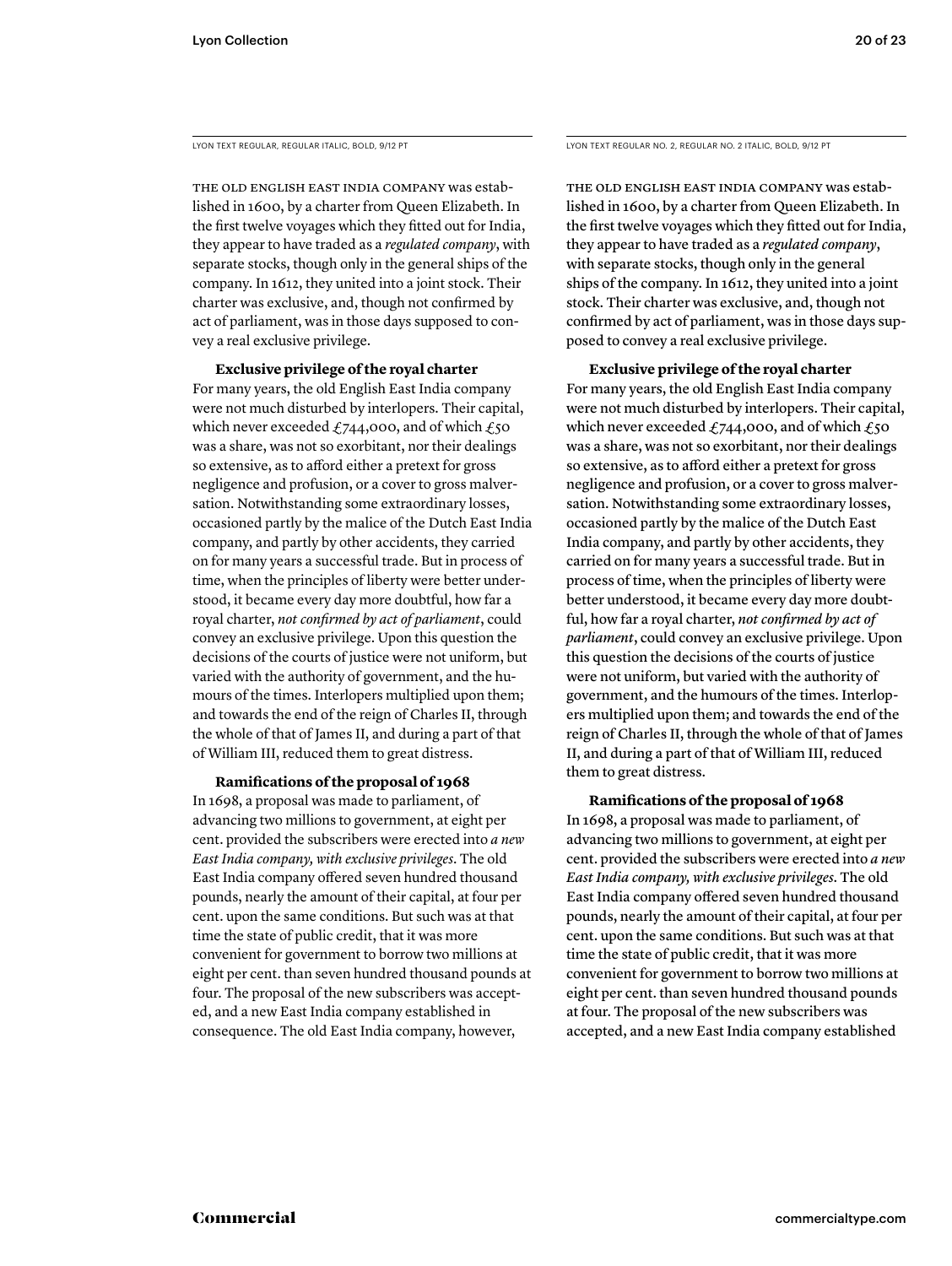LYON TEXT REGULAR, REGULAR ITALIC, BOLD, 8/11 PT

THE OLD ENGLISH EAST INDIA COMPANY was established in 1600, by a charter from Queen Elizabeth. In the first twelve voyages which they fitted out for India, they appear to have traded as a *regulated company*, with separate stocks, though only in the general ships of the company. In 1612, they united into a joint stock. Their charter was exclusive, and, though not confirmed by act of parliament, was in those days supposed to convey a real exclusive privilege.

## **Exclusive privilege of the royal charter**

For many years, the old English East India company were not much disturbed by interlopers. Their capital, which never exceeded  $£744,000$ , and of which  $£50$  was a share, was not so exorbitant, nor their dealings so extensive, as to afford either a pretext for gross negligence and profusion, or a cover to gross malversation. Notwithstanding some extraordinary losses, occasioned partly by the malice of the Dutch East India company, and partly by other accidents, they carried on for many years a successful trade. But in process of time, when the principles of liberty were better understood, it became every day more and more doubtful, how far a royal charter, *not confirmed by act of parliament*, could convey an exclusive privilege. Upon this question the decisions of the courts of justice were not uniform, but varied with the authority of government, and the humours of the times. Interlopers multiplied upon them; and towards the end of the reign of Charles II, through the whole of that of James II, and during a part of that of William III, reduced them to great distress.

# **Ramifi cations of the proposal of 1968**

In 1698, a proposal was made to parliament, of advancing two millions to government, at eight per cent. provided the subscribers were erected into a new East India company, with exclusive privileges. The old East India company offered seven hundred thousand pounds, nearly the amount of their capital, at four per cent. upon the same conditions. But such was at that time the state of public credit, that it was more convenient for government to borrow two millions at eight per cent. than seven hundred thousand pounds at four. The proposal of the new subscribers was accepted, *and a new East India company established in consequence*. The old East India company, however, had a right to continue their trade till 1701. They had, at the same time, in the name of their treasurer, subscribed very artfully three hundred and fifteen thousand pounds into the stock of the new. By a negligence in the expression of the act of parliament, which vested the East India trade in the subscribers to this loan of two millions, it did not appear evident that they were all obliged to unite into a joint stock. A few private traders, whose subscriptions amounted only to seven thousand two hundred pounds,

LYON TEXT REGULAR NO. 2, REGULAR NO. 2 ITALIC, BOLD, 8/11 PT

THE OLD ENGLISH EAST INDIA COMPANY was established in 1600, by a charter from Queen Elizabeth. In the first twelve voyages which they fitted out for India, they appear to have traded as a *regulated company*, with separate stocks, though only in the general ships of the company. In 1612, they united into a joint stock. Their charter was exclusive, and, though not confirmed by act of parliament, was in those days supposed to convey a real exclusive privilege.

## **Exclusive privilege of the royal charter**

For many years, the old English East India company were not much disturbed by interlopers. Their capital, which never exceeded  $£744,000$ , and of which  $£50$  was a share, was not so exorbitant, nor their dealings so extensive, as to afford either a pretext for gross negligence and profusion, or a cover to gross malversation. Notwithstanding some extraordinary losses, occasioned partly by the malice of the Dutch East India company, and partly by other accidents, they carried on for many years a successful trade. But in process of time, when the principles of liberty were better understood, it became every day more and more doubtful, how far a royal charter, *not confirmed by act of parliament*, could convey an exclusive privilege. Upon this question the decisions of the courts of justice were not uniform, but varied with the authority of government, and the humours of the times. Interlopers multiplied upon them; and towards the end of the reign of Charles II, through the whole of that of James II, and during a part of that of William III, reduced them to great distress.

# **Ramifications of the proposal of 1968**

In 1698, a proposal was made to parliament, of advancing two millions to government, at eight per cent. provided the subscribers were erected into a new East India company, with exclusive privileges. The old East India company offered seven hundred thousand pounds, nearly the amount of their capital, at four per cent. upon the same conditions. But such was at that time the state of public credit, that it was more convenient for government to borrow two millions at eight per cent. than seven hundred thousand pounds at four. The proposal of the new subscribers was accepted, *and a new East India company established in consequence*. The old East India company, however, had a right to continue their trade till 1701. They had, at the same time, in the name of their treasurer, subscribed very artfully three hundred and fifteen thousand pounds into the stock of the new. By a negligence in the expression of the act of parliament, which vested the East India trade in the subscribers to this loan of two millions, it did not appear evident that they were all obliged to unite into a joint stock. A few private traders, whose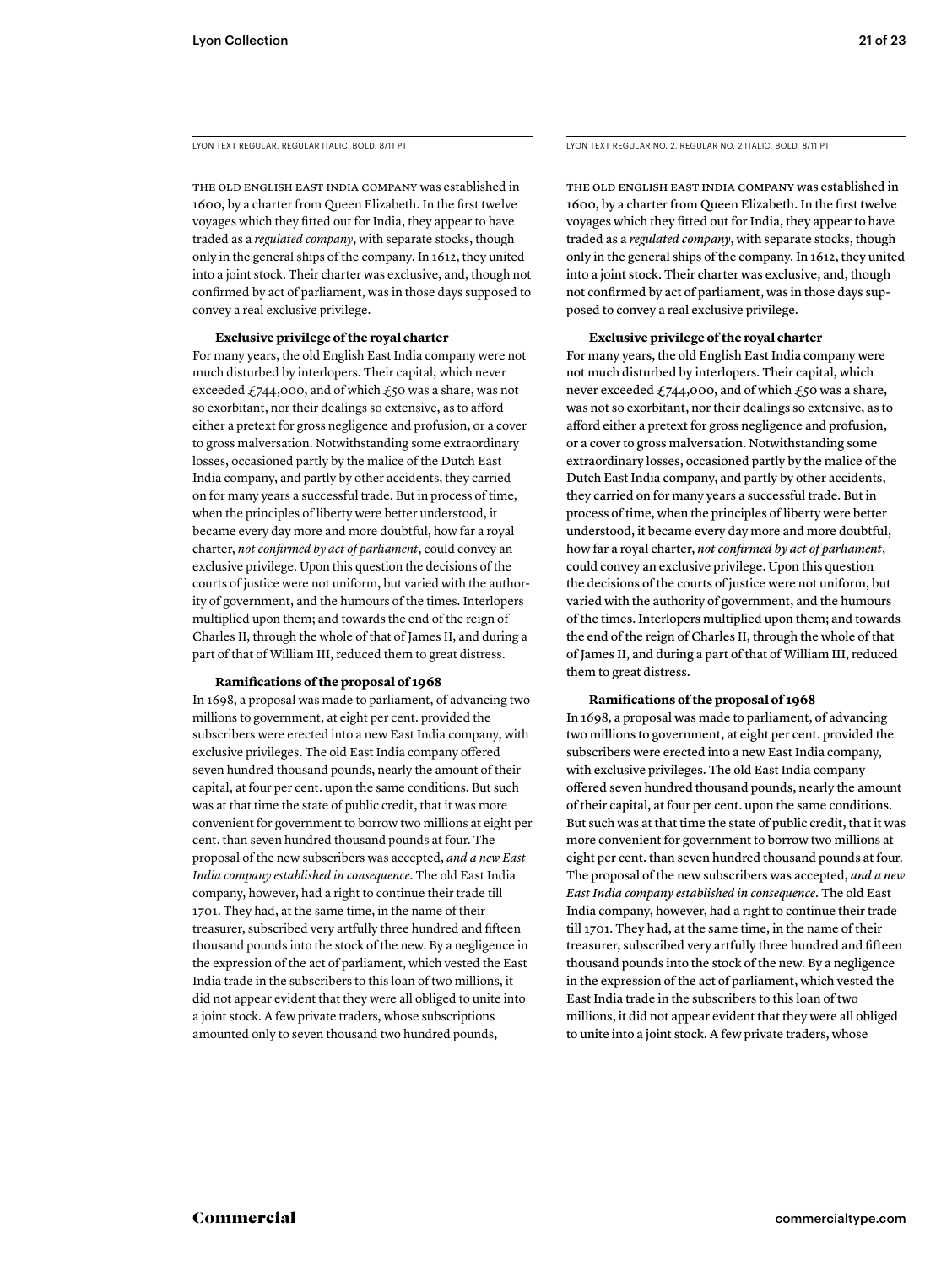SITUATIONIST INTERNATIONAL (SI) was a group of international revolutionaries founded in 1957. With their ideas rooted in Marxism and the 20th century European artistic avantgarde, they advocated experiences of life being alternative to those admitted by the capitalist order, for the fulfillment of human primitive desires and the pursuing of a superior passional quality. For this purpose they suggested and experimented with the construction of situations; the setting up of environments favorable for the fulfillment of such desires. Using methods drawn from the arts, they developed a series of experimental fields of study for the construction of such, like unitary urbanism and psychogeography.

 The sense of constructing situations is to fulfill human primitive desires and pursue a superior passional quality. From *Internationale Situationiste #1*: "This alone can lead to the further clarification of these simple basic desires, and to the confused emergence of new desires whose material roots will be precisely the new reality engendered by situationist constructions. *We must thus envisage a sort of situationist-oriented psychoanalysis in which, in contrast to the goals pursued by the various currents stemming from Freudianism, each of the participants in this adventure would discover desires for specifi c ambiences in order to fulfi ll them. Each person must seek what he loves, what attracts him. Through this method one can tabulate elements out of which situations can be constructed, along with projects to dynamize these elements.*" The main obstacle to such situations is the cultural emptiness of the advanced capitalist society.

The first issue of the journal *Internationale Situationiste* defined a situationist as "having to do with the theory or practical activity of constructing situations. One who engages in the construction of situations. A member of the Situationist International". The same journal defined situationism as "a meaningless term improperly derived from the above. There is no such thing as situationism, which would mean a doctrine of interpretation of existing facts. The notion of situationism is obviously devised by antisituationists." They fought against the main obstacle on the fulfillment of such superior passional living, identified by them in advanced capitalism. Their theoretical work peaked on the highly influential book The *Society of the Spectacle* by Guy Debord. He argued in 1967 that spectacular features like mass media and advertising have a central role in an advanced capitalist society, which is to show a fake reality in order to mask the real capitalist degradation of human life. To overthrow such system, the Situationist

# LYON REGULAR, 7/9 PT [TRACKING +5] LYON REGULAR NO. 2, 7/9 PT [TRACKING +5]

SITUATIONIST INTERNATIONAL (SI) was a group of international revolutionaries founded in 1957. With their ideas rooted in Marxism and the 20th century European artistic avantgarde, they advocated experiences of life being alternative to those admitted by the capitalist order, for the fulfillment of human primitive desires and the pursuing of a superior passional quality. For this purpose they suggested and experimented with the construction of situations; the setting up of environments favorable for the fulfillment of such desires. Using methods drawn from the arts, they developed a series of experimental fields of study for the construction of such, like unitary urbanism and psychogeography.

 The sense of constructing situations is to fulfill human primitive desires and pursue a superior passional quality. From *Internationale Situationiste #1*: "This alone can lead to the further clarification of these simple basic desires, and to the confused emergence of new desires whose material roots will be precisely the new reality engendered by situationist constructions. We must thus envisage a sort of situationist-oriented psychoanalysis in which, in contrast to the goals pursued by the various currents stemming from Freudianism, each of the participants in this adventure would discover desires for specific ambiences in order to fulfill them. Each person must seek what he loves, what attracts him. Through this method one can tabulate elements out of which situations can be constructed, along with projects to dynamize these elements." The main obstacle to such situations is the cultural emptiness of the advanced capitalist society.

The first issue of the journal *Internationale Situationiste* defined a situationist as "having to do with the theory or practical activity of constructing situations. One who engages in the construction of situations. A member of the Situationist International". The same journal defined situationism as "a meaningless term improperly derived from the above. There is no such thing as situationism, which would mean a doctrine of interpretation of existing facts. The notion of situationism is obviously devised by antisituationists." They fought against the main obstacle on the fulfillment of such superior passional living, identified by them in advanced capitalism. Their theoretical work peaked on the highly influential book *The Society of the Spectacle* by Guy Debord. He argued in 1967 that spectacular features like mass media and advertising have a central role in an advanced capitalist society, which is to show a fake reality in order to mask the real capitalist degradation of

## LYON BOLD, 7/9 PT [TRACKING +2]

**SITUATIONIST INTERNATIONAL (SI) was a group of international revolutionaries founded in 1957. With their ideas rooted in Marxism and the 20th century European artistic avantgarde, they advocated experiences of life being alternative to those admitted by the capitalist order, for the fulfi llment of human primitive desires and the pursuing of a superior passional quality. For this purpose they suggested and experimented with the construction of situations; the setting up of environments favorable for the fulfi llment of such desires. Using methods drawn from the arts, they developed**  a series of experimental fields of study **for the construction of such, like unitary urbanism and psychogeography.**

 **The sense of constructing situations**  is to fulfill human primitive desires and **pursue a superior passional quality. From** *Internationale Situationiste #1***: "This alone can lead to the further clarifi cation of these simple basic desires, and to the confused emergence of new desires whose material roots will be precisely the new reality engendered by situationist constructions.** *We must thus envisage a sort of situationist-oriented psychoanalysis in which, in contrast to the goals pursued by the various currents stemming from Freudianism, each of the participants in this adventure would discover desires for specifi c ambiences in order to fulfill them. Each person must seek what he loves, what attracts him. Through this method one can tabulate elements out of which situations can be constructed, along with projects to dynamize these elements.***" The main obstacle to such situations is the cultural emptiness of the advanced capitalist society.** 

The first issue of the journal *Internationale Situationiste* defined a **situationist as "having to do with the theory or practical activity of constructing situations. One who engages in the construction of situations. A member of the Situationist International". The**  same journal defined situationism as "a **meaningless term improperly derived from the above. There is no such thing as situationism, which would mean a doctrine of interpretation of existing facts. The notion of situationism is obviously devised by antisituationists." They fought against the main obstacle on the fulfi llment of such superior**  passional living, identified by them in **advanced capitalism. Their theoretical work peaked on the highly infl uential book The Society of the Spectacle by Guy Debord. He argued in 1967 that**